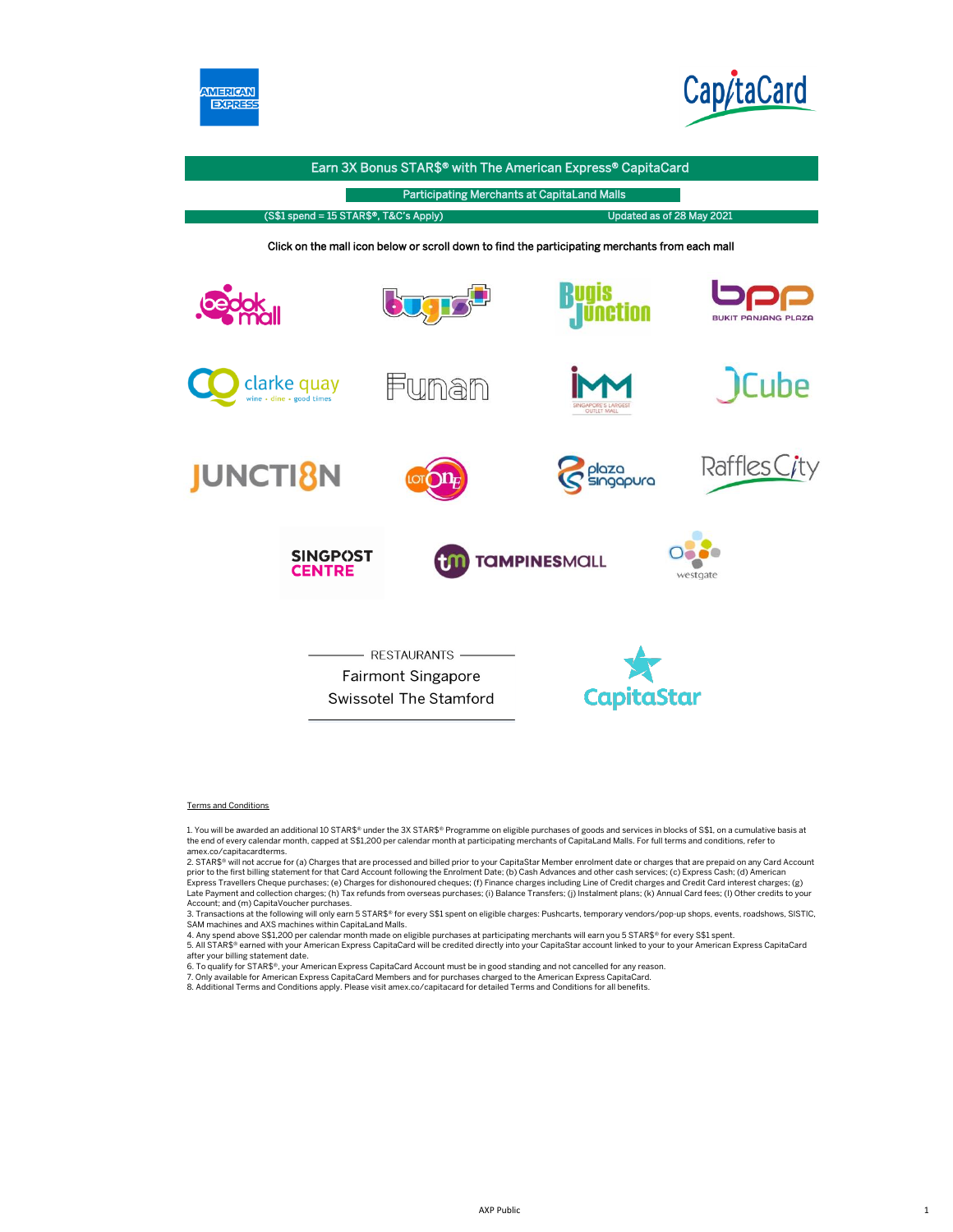

### 311 New Upper Changi Road

## Singapore 467360

| <b>Participating Merchant Name</b>            |                                      |                                                  |  |
|-----------------------------------------------|--------------------------------------|--------------------------------------------------|--|
| A.M aesthetics 亚联盛医疗                          | Happy Walker<br>Q & M Dental Surgery |                                                  |  |
| Aiisen Ramen                                  | <b>HELEN</b>                         | <b>REMAX</b>                                     |  |
| Akemiuchi                                     | <b>HOCKHUA HERBAL TEA</b>            | rubi shoes                                       |  |
| AsterSpring                                   | <b>HOCKHUA TONIC</b>                 | S&W Kids Paradise                                |  |
| AU                                            | <b>Holland &amp; Barrett</b>         | Samsung                                          |  |
| Aureus Academy                                | Home's Harmony                       | SAN REN XING 三人行                                 |  |
| Bata                                          | Hot Tomato                           | Sanook Kitchen                                   |  |
| Beauty Language                               | <b>Hush Puppies</b>                  | <b>SEA HORSE</b>                                 |  |
| <b>BEGA</b>                                   | innisfree                            | Seoul Garden HotPot                              |  |
| Beijing 101 Hair Consultants                  | <b>ITACHO SUSHI</b>                  | SINCHONG 新中                                      |  |
| <b>Best Denki</b>                             | Jean Yip Hair & Hair Spa             | <b>SK JEWELLERY</b>                              |  |
| <b>Boost Juice Bars</b>                       | <b>KFC</b>                           | <b>SLEEPNIGHT</b>                                |  |
| Bossini                                       | <b>Kiddy Palace</b>                  | Sō 創                                             |  |
| BreadTalk / TOAST BOX                         | La Vida                              | Sorella                                          |  |
| <b>BreakFixNow</b>                            | Lovisa                               | SOTHYS PREMIUM SALON                             |  |
| Canton Paradise / LeNu                        | <b>LUSH</b> aesthetics               | Spectacle Hut                                    |  |
| Challenger                                    | M)phosis                             | STARBUCKS COFFEE                                 |  |
| <b>CHARLES &amp; KEITH</b>                    | McDonald's                           | StarHub Exclusive Partner                        |  |
| Chateraise                                    | <b>MENDON</b>                        | Subway                                           |  |
| Cheers                                        | Mi Authorised Reseller Store         | Sugar Cube                                       |  |
| CHOC SPOT                                     | Miniso                               | Surfers Paradise                                 |  |
| Chrysalis Spa                                 | <b>Moley Apparels</b>                | Swensen's                                        |  |
| City Chain                                    | <b>MOS Burger</b>                    | <b>TAKA Jewellery</b>                            |  |
| Coffee Sarang                                 | Nails Origin                         | <b>Tele Station GO Wireless</b>                  |  |
| <b>COTTON ON</b>                              | Nailz Treats                         | The Body Shop                                    |  |
| Cotton On Kids                                | Nailz Treats Plus                    | The Green Party                                  |  |
| D & C (Design & Comfort)                      | <b>NENE CHICKEN</b>                  | The Wallet Shop                                  |  |
| Dian Xiao Er                                  | <b>NK Hairworks</b>                  | THEFACESHOP                                      |  |
| Dollars & Scent                               | NOVU Medical Aesthetic Clinic        | Top Secret STUDIO                                |  |
| Dorra Tummy, Hip & Thigh<br>Slimming (France) | OPPO                                 | Tori O                                           |  |
| <b>DUNKIN' DONUTS</b>                         | <b>OSIM</b>                          | Triumph                                          |  |
| <b>Emperor Optics</b>                         | <b>OWNDAYS</b>                       | Tun Xiang                                        |  |
| Energized                                     | Pepper Lunch                         | <b>Twelve Cupcakes</b>                           |  |
| Eu Yan Sang                                   | Pet Lovers Centre                    | Typo                                             |  |
| Eurotex                                       | PEZZO                                | <b>UNIQLO</b>                                    |  |
| <b>FairPrice Finest</b>                       | PHS HAIRSCIENCE CAPSULE              | <b>URBANWrite</b>                                |  |
| G2000                                         | Pierre Cardin                        | <b>VINTAGE STUDIO</b><br><b>HAIRDRESSING SPA</b> |  |
| Gain City                                     | Pizza Hut                            | W Optics                                         |  |
| Giordano                                      | PLAYe                                | Wacoal                                           |  |
| <b>GNC Live Well</b>                          | Poh Kim Video                        | Watches of Japan                                 |  |
| Gochi-so Shokudo                              | POLAR Puffs & Cakes                  | Watsons                                          |  |
| Goldheart                                     | <b>POPULAR</b>                       | WING STOP                                        |  |
| Guardian Health & Beauty                      | <b>PostureCare Mattress</b>          | Xpressflower.Com                                 |  |
| H <sub>2</sub> Hub Timepiece                  | PRESTO DRYCLEANERS                   | Yolé                                             |  |
| Haidilao Hot Pot 海底捞火锅                        | PrimaDeli                            | Young hearts                                     |  |
| Hako                                          | Purpur                               | 美珍香 BEE CHENG HIANG                              |  |
|                                               |                                      |                                                  |  |

 $\,$  1  $\,$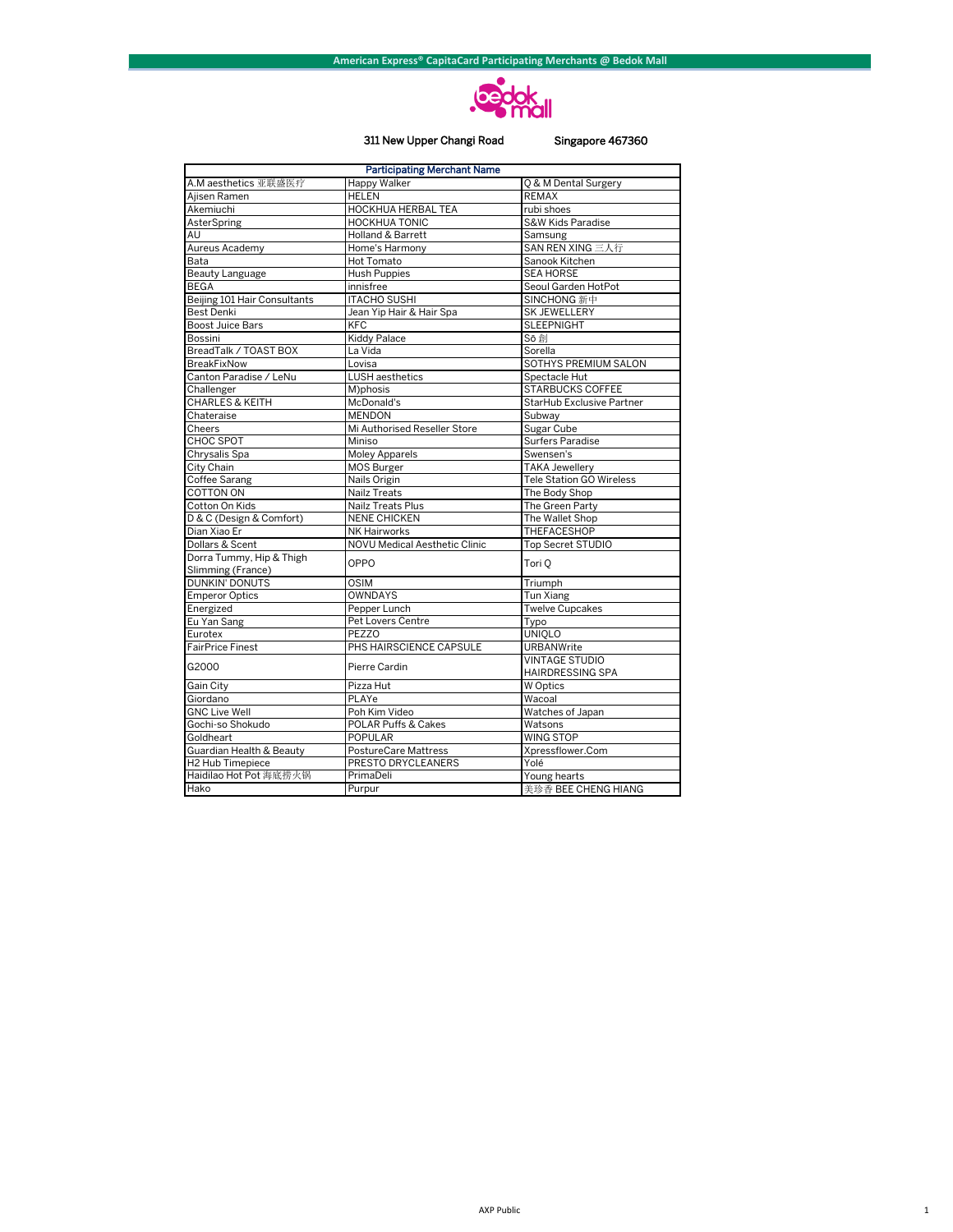

## 201 Victoria Street Singapore 188067

| <b>Participating Merchant Name</b> |                                    |  |
|------------------------------------|------------------------------------|--|
| adidas Originals                   | Oh Happy Days                      |  |
| <b>Astons Specialities</b>         | <b>ONNIE LENS</b>                  |  |
| Bangkok Jam                        | Osaka Kuma                         |  |
| Battle Bunker @ Bugis+             | <b>OWNDAYS</b>                     |  |
| Beauty Language                    | <b>PAULINNI</b>                    |  |
| Bershka                            | Peek a Box                         |  |
| <b>Bonchon Chicken</b>             | Pizza Maru                         |  |
| C <sup>2</sup> of CITY CHAIN       | Poulet                             |  |
| Calvin Klein Underwear             | PULL&BEAR                          |  |
| CoCo ICHIBANYA                     | Puma                               |  |
| DAESSIKSIN KOREAN BBO              | Ramen Champion Vs Japan Food       |  |
| <b>Dickies</b>                     | <b>REMAX</b>                       |  |
| <b>DOT PLUS</b>                    | Rocku Yakiniku                     |  |
| Elisa Litz                         | <b>SEOUL BEAUTE</b>                |  |
| Filmgarde                          | Seoul Yummy                        |  |
| Fish & Co                          | Sephora                            |  |
| Flaming Don 烤丼                     | Shadori                            |  |
| Fwah                               | Singapore Dance Theatre            |  |
| Gelare                             | <b>STARBUCKS COFFEE</b>            |  |
| <b>GENKI SUSHI</b>                 | <b>SUBWAY</b>                      |  |
| Hardy Hardy                        | SukiYa                             |  |
| House of Samsonite                 | The Coffee Bean & Tea Leaf         |  |
| I Darts Halo                       | The Editor's Market                |  |
| J.Co Donuts                        | Timberland                         |  |
| JD Sports                          | TOG (Toys or Games)                |  |
| KANEMOCHI                          | Typhoon Café                       |  |
| <b>KIMOJ</b>                       | <b>UNIOLO</b>                      |  |
| La Senza                           | Vintage Studio Hairdressing Spa    |  |
| MANEKINEKO                         | Wing Zone                          |  |
| <b>MISSHA</b>                      | Xiao Man Niu Mala Xiang Guo        |  |
| Musee Platinum Tokyo               | Xin Wang Hong Kong Café            |  |
| Nail Palace                        | YAYOI Japanese Teishoku Restaurant |  |
| New Fashion Watch                  | Yishion 以纯                         |  |
| New Manlee Bak Kut Teh             | Yolé                               |  |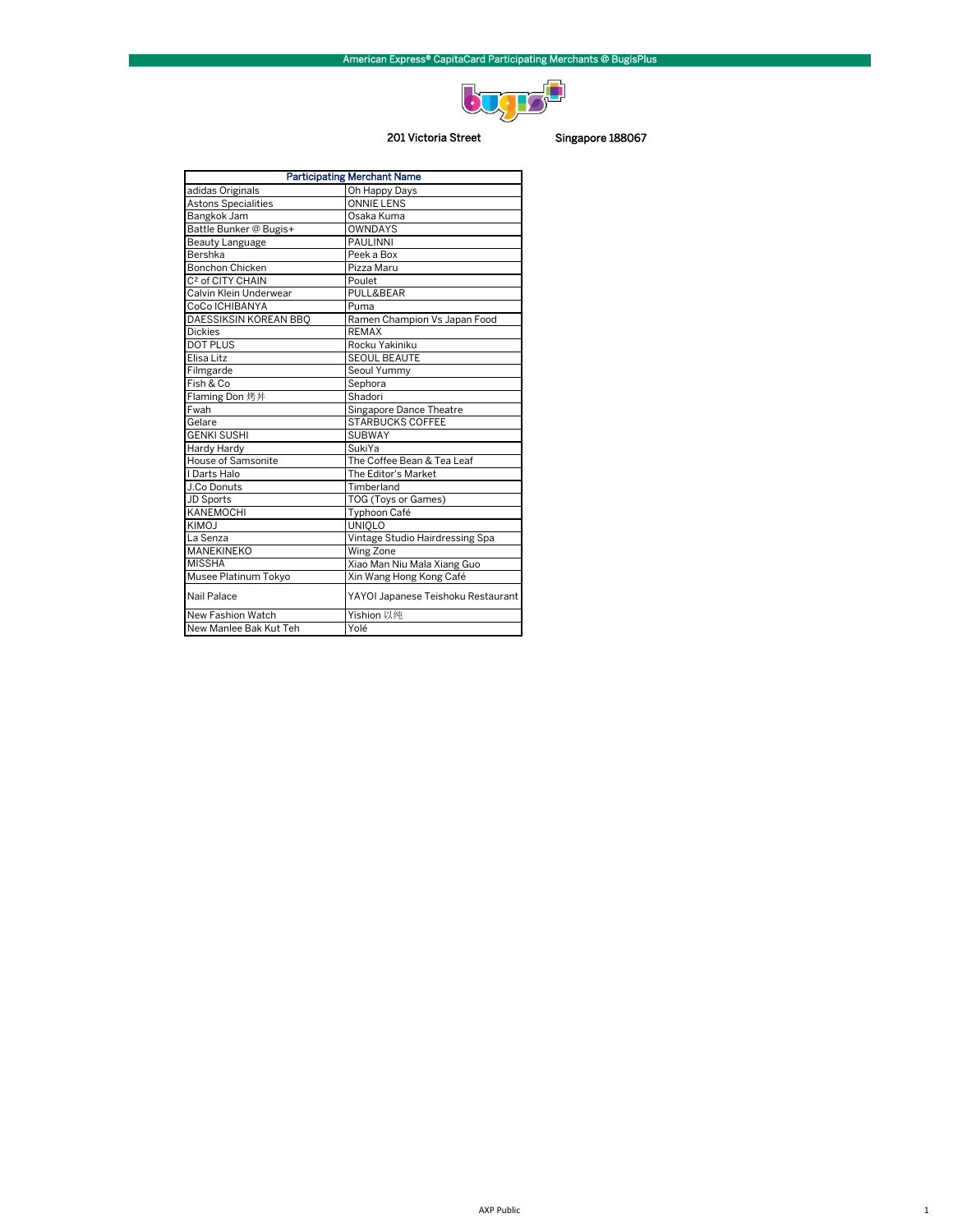# **Bugis<br>Junction**

## 200 Victoria Street

## Singapore 188021

| <b>Participating Merchant Name</b>                |                            |                                               |  |
|---------------------------------------------------|----------------------------|-----------------------------------------------|--|
| 6IXTY8IGHT                                        | HoneyMoon Dessert          | Premier Football                              |  |
| <b>Action City</b>                                | Honguo                     | Purpur                                        |  |
| adidas                                            | HP By AddOn                | Q & M Dental Centre (Bugis)                   |  |
| Ajisen Ramen                                      | <b>HUAWEI</b>              | Raffles Florist                               |  |
| Akihabara                                         | <b>HYSSES</b>              | Recoil                                        |  |
| Alcoholiday                                       | innisfree                  | <b>SAMSUNG</b>                                |  |
| <b>ALDO</b>                                       | iora                       | Sans & Sans                                   |  |
| All Watches                                       | <b>ITACHO SUSHI</b>        | Seoul Garden                                  |  |
| Another One                                       | Jean Yip Hub               | Shop Sassy Dream                              |  |
| Asus By AddOn                                     | Jeric Salon                | Shu Uemura                                    |  |
| <b>Belle Ville</b>                                | Jollibean                  | SingTel Shop                                  |  |
| Bengawan Solo                                     | Joy Luck Teahouse          | <b>SK Gold</b>                                |  |
| <b>BHG</b>                                        | Kappa                      | SK JEWELLERY                                  |  |
| <b>BIG FISH SMALL FISH</b>                        | Kazokutei                  | <b>SKECHERS</b>                               |  |
| Billabong                                         | <b>KFC</b>                 | Smiggle                                       |  |
| <b>Boarding Gate</b>                              | Kiehl's                    | SONY                                          |  |
| Books Kinokuniya                                  | Kipling                    | SPECTACLE HUT                                 |  |
| <b>Boost Juice Bars</b>                           | <b>KIRAME</b>              | STAR THREESIXTY, ASICS,<br><b>BIRKENSTOCK</b> |  |
| Bossini                                           | LANEIGE                    | <b>STARBUCKS COFFEE</b>                       |  |
| Bratpack                                          | Le Pommier                 | StarHub                                       |  |
| BreadTalk                                         | Lee Hwa Jewellery          | <b>STELLAR</b>                                |  |
| bYSI                                              | LeNu Chef Wai's Noodle Bar | Sumire Yakitori House                         |  |
| Challenger                                        | Liverpool FC               | Sushi Plus                                    |  |
| <b>CHARLES &amp; KEITH</b>                        | llaollao                   | <b>SWATCH</b>                                 |  |
| Cheris                                            | LOVE AND BRAVERY           | Swensen's                                     |  |
| <b>CHIC FEVER</b>                                 | Lovisa                     | TAKA JEWELLERY                                |  |
| Chir Chir Fusion Chicken Factory<br>& Kogane Yama | LVER La Vie En Rose        | Tanpopo House                                 |  |
| City Chain                                        | L'zzie                     | tcc - The Connoisseur Concerto                |  |
| Cold Storage                                      | M.A.C                      | The Body Shop                                 |  |
| CONVERSE                                          | M1                         | The Closet Lover                              |  |
| Cotton On                                         | Ma Maison                  | The Coffee Bean & Tea Leaf                    |  |
| Craftsmen Authentic / Explorer                    | McDonald's                 | The odbo                                      |  |
| CRYSTAL JADE LA MIAN XIAO                         |                            |                                               |  |
| LONG BAO                                          | <b>MDS</b>                 | The Original Boat Noodle                      |  |
| DANIEL WELLINGTON                                 | Menya Musashi Takatora     | The Soup Spoon                                |  |
| <b>DDM FASHION</b>                                | Meyson Jewellery           | The Stage Walk                                |  |
| Digital Hospital                                  | Miam Miam                  | The Wallet Shop                               |  |
| Eighteen Chefs                                    | Monster Curry              | THEFACESHOP                                   |  |
| Etude House                                       | Montifs                    | <b>THICKSKIN</b>                              |  |
| Eu Yan Sang                                       | MUJI 无印良品                  | TIMBUK2                                       |  |
| Everlast                                          | Nana Reve De La            | <b>TOAST BOX</b>                              |  |
| <b>FANCL</b>                                      | Nando's                    | TORI Q                                        |  |
| Fitness First                                     | NBC Stationery & Gifts     | Tuk Tuk Cha                                   |  |
| Frames & Lenses                                   | New Balance                | Turtle                                        |  |
| Fred Perry                                        | <b>NIKE</b>                | <b>Twelve Cupcakes</b>                        |  |
| Gamemartz                                         | <b>ONE CANTON</b>          | Typo                                          |  |
| GG<5                                              | Osaka Ohsho                | Vacanza                                       |  |
| <b>GIORDANO</b>                                   | Otaku House                | Vanilla Classic                               |  |
| glimpse                                           | P.I.N.C.                   | Vanilla Gold                                  |  |
| <b>GNC Live Well</b>                              | PANDORA                    | Vans                                          |  |
| Godiva Belgium 1926                               | PARIS BAGUETTE Cafe        | <b>VENUS TEARS</b>                            |  |
| Goldheart                                         | Paris Miki                 | Wagyumore                                     |  |
| G-SHOCK CASIO                                     | PASTAMANIA                 | WASABEE                                       |  |
| Guardian Health & Beauty                          | Paula                      | Watsons                                       |  |
| <b>GUESS Accessories</b>                          | PAZZION                    | Yacht 21                                      |  |
| Heart to heart jewellery                          | Pedro                      | Yankee Candle                                 |  |
| <b>HELEN</b>                                      | Pet Lovers Centre          | Young Hearts                                  |  |
| Hi Style                                          | <b>PEZZO</b>               | Zenzi                                         |  |
| Hi-Tec Mobile                                     | <b>PLAYDRESS</b>           |                                               |  |
| <b>HLH SABER LILY</b>                             | Polar Puffs & Cakes        |                                               |  |
|                                                   |                            |                                               |  |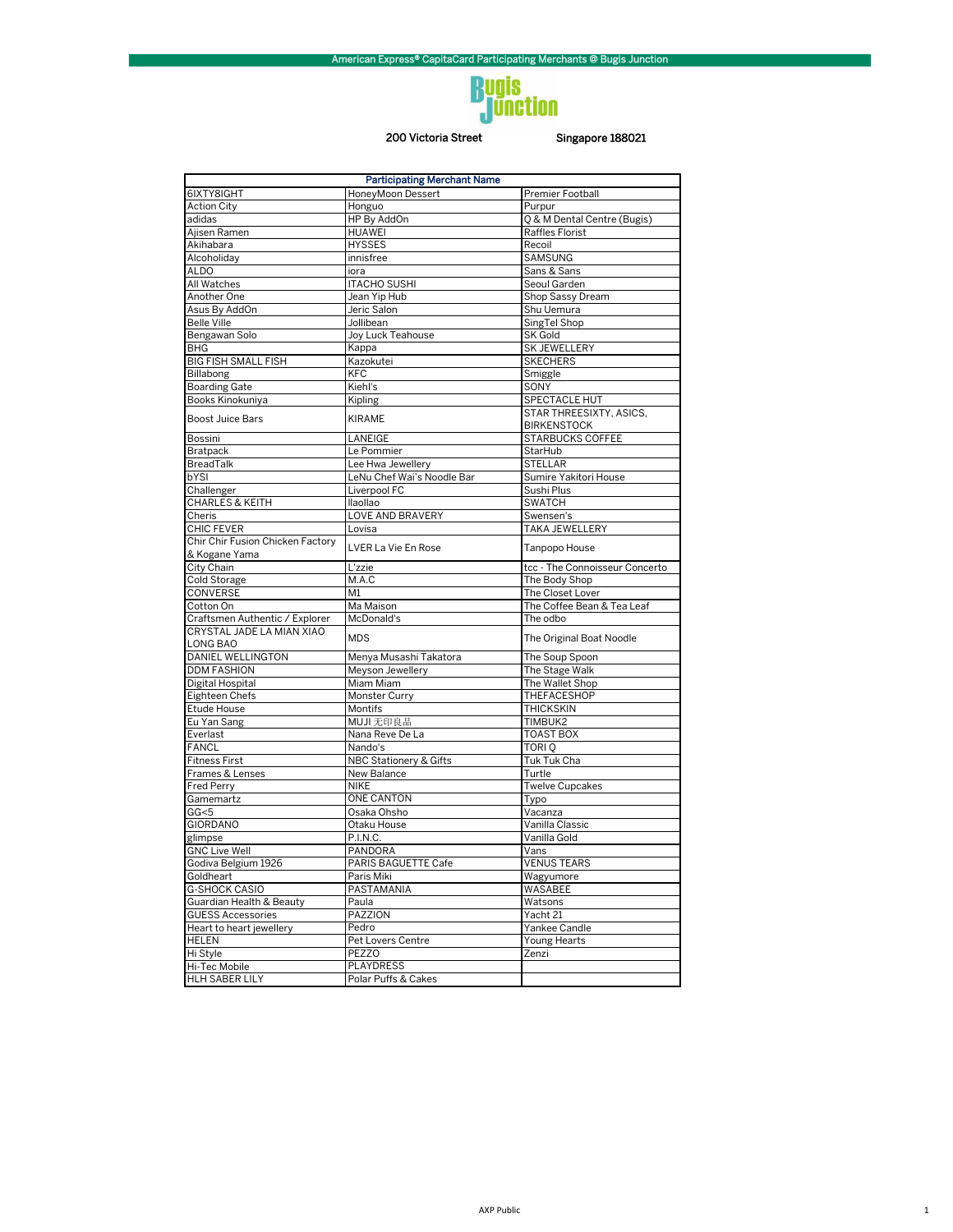

## 1 Jelebu Road Singapore 677743

| <b>Participating Merchant Name</b> |                                 |  |  |
|------------------------------------|---------------------------------|--|--|
| Ajisen Ramen                       | <b>KFC</b>                      |  |  |
| ANDES BY ASTONS                    | Kimage Hair Studio              |  |  |
| <b>BALENO</b>                      | Maxi-Cash                       |  |  |
| Bangkok Jam                        | McDonald's                      |  |  |
| Bata                               | Moneymax                        |  |  |
| <b>BBQ Express</b>                 | Nail Palace                     |  |  |
| Beauty Language                    | Nature's Farm                   |  |  |
| Bee Cheng Hiang 美珍香                | <b>NENE CHICKEN</b>             |  |  |
| Bengawan Solo                      | Northern Opticians              |  |  |
| Boon Lay Gems                      | OLD STREET BAK KUT TEH. YOU     |  |  |
|                                    | TIAO . SOYA MILK                |  |  |
| <b>Boost Juice Bars</b>            | OPPO                            |  |  |
| <b>BREAKFIXNOW</b>                 | OWNDAYS                         |  |  |
| <b>BURGER KING</b>                 | Pizza Hut                       |  |  |
| Cars International                 | <b>POPULAR</b>                  |  |  |
| CAT & the Fiddle                   | Redman by Phoon Huat            |  |  |
| Challenger                         | <b>Silk Kiss</b>                |  |  |
| Citispa                            | Singtel                         |  |  |
| Coslab                             | Slumberland                     |  |  |
| DE LACO BEAUTE CONCEPT             | Sorella                         |  |  |
| <b>Eighteen Chefs</b>              | <b>STARBUCKS COFFEE</b>         |  |  |
| EIO Salon                          | Streats Hong Kong Cafe          |  |  |
| Estetica                           | <b>SUBWAY</b>                   |  |  |
| Eu Yan Sang                        | SukiYa                          |  |  |
| Eu Yan Sang TCM Clinic             | Sushi Deli                      |  |  |
| <b>FairPrice Finest</b>            | Swee Heng Bakery                |  |  |
| <b>Flaming Don</b>                 | Swensen's                       |  |  |
| Freeman Florist                    | <b>TECH HOUSE</b>               |  |  |
| Gadget Hub                         | The Body Shop                   |  |  |
| Giordano                           | The Seafood Market by Song Fish |  |  |
| glimpse                            | <b>THEFACESHOP</b>              |  |  |
| <b>GNC Live Well</b>               | Tonkotsu Kazan                  |  |  |
| Guardian Health & Beauty           | <b>Twelve Cupcakes</b>          |  |  |
| Harvey Norman                      | unity                           |  |  |
| <b>HOCKHUA TONIC</b>               | Vivian & Sean                   |  |  |
| Home's Harmony                     | Watsons                         |  |  |
| Ichiban Sushi                      | <b>WTS Travel</b>               |  |  |
| Jean Yip Salon                     | Xiaomi                          |  |  |
| Kampong by KOPITIAM                |                                 |  |  |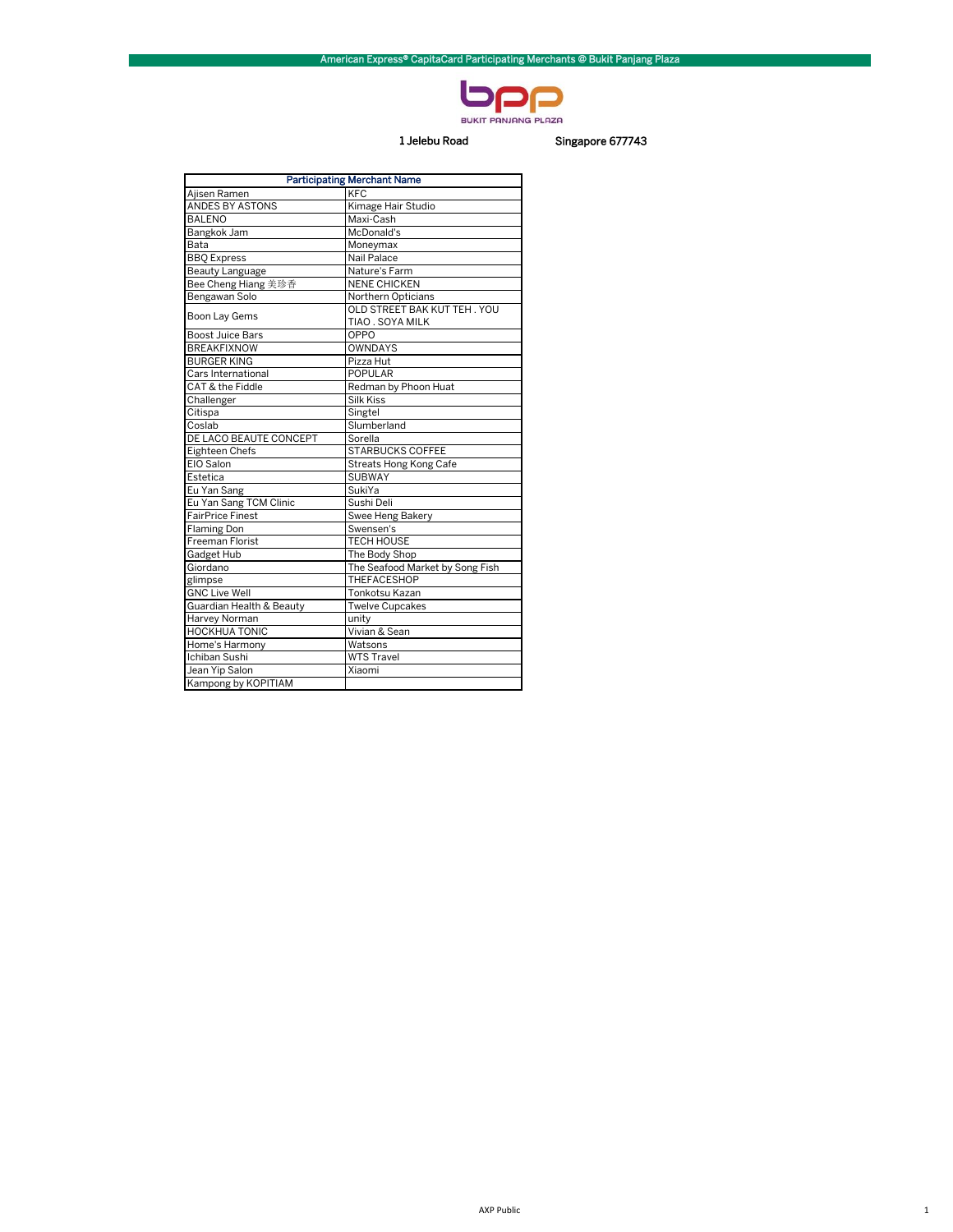

## 3 River Valley Road Singapore 179024

| <b>Participating Merchant Name</b>          |                                 |  |
|---------------------------------------------|---------------------------------|--|
| Attica                                      | <b>MIMI</b>                     |  |
| Bayang                                      | Motorino Pizzeria               |  |
| Capital                                     | Muchos Mexican Bar & Restaurant |  |
| Chuan.Grill Noodle & Bar (川串面)              | Neverland                       |  |
| Chupitos Shots Bar                          | Octapas                         |  |
| <b>CICADA SINGAPORE</b>                     | Privé                           |  |
| Coyote Ugly Saloon                          | Ramen Keisuke Lobster King      |  |
| Crazy Elephant                              | RAS The Essence of India        |  |
| Cuba Libre Cafe & Bar                       | Red House Seafood               |  |
| Deutschlander                               | Renn Thai                       |  |
| District 10 Clarke Quay                     | Rodizio Do Brazil               |  |
| East Treasure Chinese Restaurant Senor Taco |                                 |  |
| Egnyte                                      | Shiraz Mazzeh                   |  |
| f. Club x Attica SG                         | Shuffle Music Bistro Bar        |  |
| Fremantle Seafood Market                    | Talay Thai                      |  |
| GABBAR                                      | <b>Tang Music Box</b>           |  |
| Get Juiced                                  | tcc - The Connoisseur Concerto  |  |
| HaiDiLao Hot Pot 海底捞火锅                      | Terminal 10                     |  |
| Harry's Bar + Dining                        | Thai-khun Bar and Street Foods  |  |
| <b>Holey Moley</b>                          | The Highlander Bar & Restaurant |  |
| <b>Hooters Singapore</b>                    | The RANCH Steakhouse By ASTONS  |  |
| Hot Stones Steak & Seafood<br>Restaurant    | THE WAREHOUSE                   |  |
| Hutong                                      | Tomo Izakaya                    |  |
| Illusion                                    | <b>TSUI WAH</b>                 |  |
| Kushikatsu Tanaka                           | Verve Pizza Bar                 |  |
| Le Noir                                     | Violet Oon Satay Bar & Grill    |  |
| <b>LEVEL UP</b>                             | Wings Bar                       |  |
| Little Saigon                               | XIANGTIANXIA HOT POT            |  |
| McGettigan's                                | Zouk                            |  |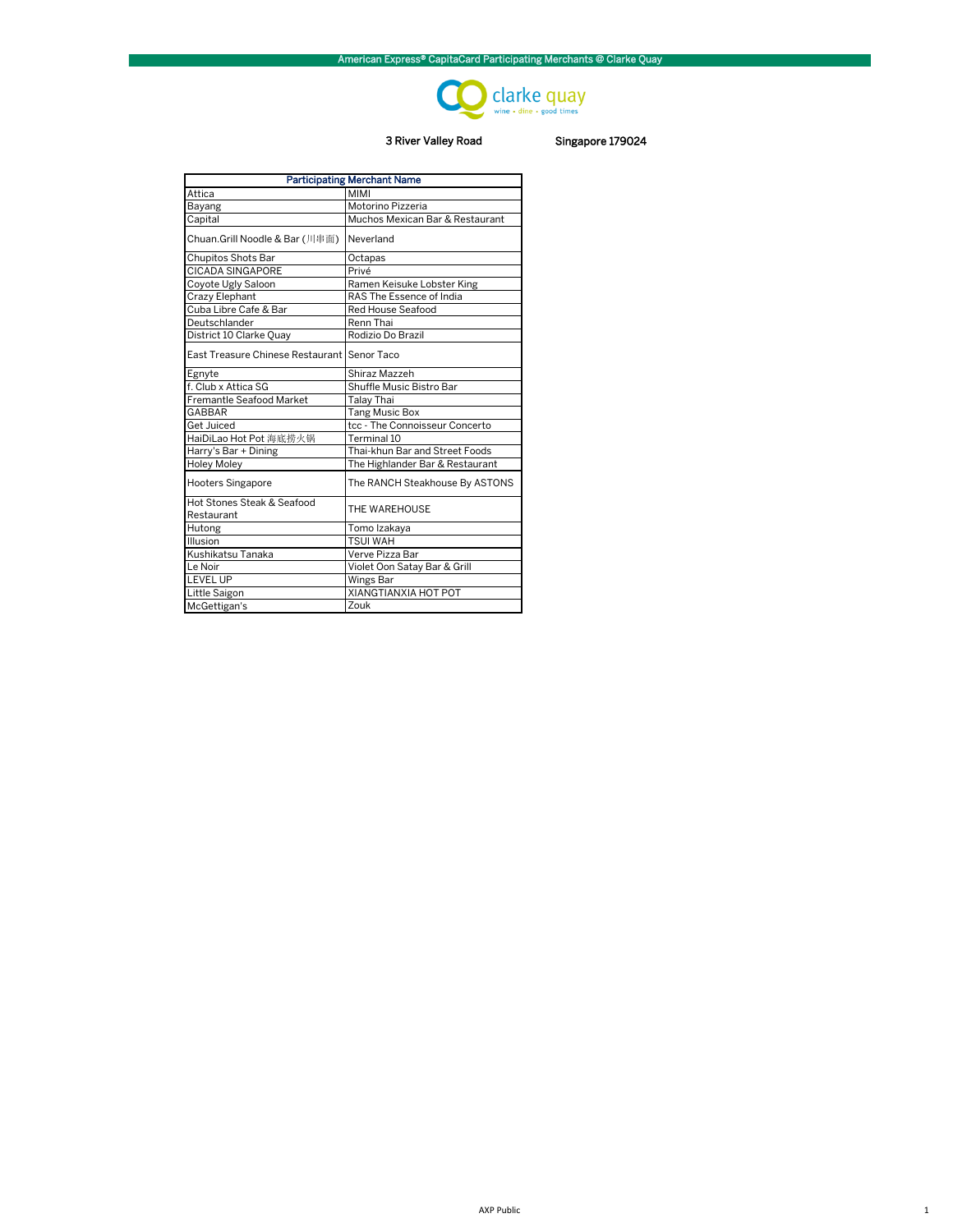## Funan

### 107 North Bridge Rd

### Singapore 179105

| <b>Participating Merchant Name</b>  |                                      |                                         |  |
|-------------------------------------|--------------------------------------|-----------------------------------------|--|
| 5 SENSES BISTRO                     | <b>GRAFUNKT</b>                      | Rayban                                  |  |
| ABC COOKING STUDIO                  | <b>GUARDIAN IT MALL</b>              | <b>REMAX</b>                            |  |
| <b>AFURI</b>                        | <b>GUZMAN Y GOMEZ FUNAN</b>          | Samsonite                               |  |
| <b>AJUMMAS</b>                      | <b>HAWKER MAN</b>                    | SEALY SLEEP BOUTIQUE                    |  |
| Alan Photo                          | HealSpa Natural Therapy              | SingTel                                 |  |
| <b>ALL WOULD ENVY</b>               | <b>HERSCHEL</b>                      | <b>SINPOPO</b>                          |  |
| ANASTASIABYRAINE                    | Hologate                             | <b>SIX</b>                              |  |
| ARIUM COLLECTION                    | Hot Tomato                           | SONATA RAINBOW DANCEWEAR                |  |
| <b>ATLAS</b>                        | <b>IBERYL</b>                        | <b>SOUL &amp; SOLE</b>                  |  |
| AUDIO-TECHNICA SEA PTE LTD          | <b>ICE FORK</b>                      | STANDARD PHOTO                          |  |
| AUTHORISED MI STORE                 | <b>IHC SHOP</b>                      | STARLIGHT HAIR SALON                    |  |
| <b>B&amp;W Bowers &amp; Wilkins</b> | I'M IN                               | STEAK & SUSHI                           |  |
| BEIJING HAIR CONSULTANTS            | <b>INFINITO ATRIX</b>                | Strip                                   |  |
| <b>BENJAMIN BARKER</b>              | INFORCOM TECHNOLOGIES PTE LTD Subway |                                         |  |
| <b>Best Denki</b>                   | <b>INTOXIQUETTE</b>                  | SUPERDRY                                |  |
| BEYOND THE VINES                    | <b>IUIGA</b>                         | Sushi Express                           |  |
|                                     |                                      |                                         |  |
| <b>BIZEN</b>                        | Japan Ipl Express                    | <b>SWIMS</b>                            |  |
| <b>BOSE</b>                         | <b>JD SPORTS</b>                     | T K FOTO TECHNIC PTE LTD                |  |
| <b>Breadtalk</b>                    | Joyre TCMedi Spa                     | THE COLLECTOR BASE PTE LTD              |  |
| <b>BROMPTON BICYCLE</b>             | <b>KEBABS FAKTORY</b>                | THE DARK GALLERY                        |  |
| <b>Browhaus</b>                     | <b>KFC</b>                           | The Digital Gadgets                     |  |
| <b>BUTTERKNIFE FOLK</b>             | Kimoj                                | THE GREEN COLLECTIVE                    |  |
| CARL S JR                           | KOPITIAM                             | THE MIX                                 |  |
| <b>CARRIE K</b>                     | LA BARBERSHOP                        | THE OYSTER BANK                         |  |
| <b>CASIO G-SHOCK</b>                | LENOVO FLAGSHIP STORE                | THE SHIRT BAR                           |  |
| <b>CASTERLY PTE LTD</b>             | LENU                                 | THE TREE CAFE & RESTAURANT              |  |
| <b>CLIMB CENTRAL</b>                | LIAO FAN HAWKER CHAN                 | THEGREENCAPSULE                         |  |
| <b>COLLINS</b>                      | <b>LINEN GALLERY</b>                 | THEIMPRINT.SG                           |  |
| <b>COURTS</b>                       | LITTLE CAESARS PIZZA                 | <b>THINK</b>                            |  |
| <b>CRISTOFORI MUSIC</b>             | LOVE BONITO                          | Tiong Bahru Bakery                      |  |
| <b>CS SERVICE CENTRE</b>            | <b>MAC INFINITY</b>                  | <b>Toast Box</b>                        |  |
| DAL KOMM COFFEE                     | McDonald's                           | Tonkotsu Kazan Ramen                    |  |
| Danzyl                              | <b>MEMORY WORLD</b>                  | TOOK LAE DEE                            |  |
| <b>DELIBOWL</b>                     | <b>MILKSHA</b>                       | Tori-O                                  |  |
| DJI AUTHORIZED STORE<br>SINGAPORE   | <b>MINOR MIRACLES</b>                | TRUE YOGA - TFX                         |  |
| DOMINANT GADGETS                    | MINT MEDICAL CENTRE                  | TSUTA SINGAPORE PTE LTD                 |  |
| DR MATENS                           | <b>MONTIF</b>                        | <b>Twelve Cupcakes</b>                  |  |
| <b>DUNKIN' DONUTS</b>               | <b>NAILZ TREATS</b>                  | TWO WINGS EXPRESS                       |  |
| <b>ESINEY</b>                       | <b>NASTY COOKIES</b>                 | <b>UNDER ARMOUR</b>                     |  |
| <b>EVENTASTY</b>                    | NAYUKI 奈雪の茶                          | VANS                                    |  |
| <b>EXPRESSIONS</b>                  | Nikon Experience Hub                 | VIRMALL                                 |  |
| <b>FAMOUS AMOS</b>                  | NOKA - OPEN FARM COMMUNITY           | Vivo                                    |  |
| <b>FASH MOB</b>                     | Old Chang Kee                        | WARDROBEMESS                            |  |
| <b>FINEST</b>                       | OLD STREET BAK KUT TEH               | Watsons                                 |  |
| FIRELESS KITCHEN                    | <b>OUI-CLICK PTE LTD</b>             | WE THE PEOPLE STORE                     |  |
| <b>FLAVOURS BY SAUTE</b>            | Outdoor Life Millennium              | <b>WILD RICE</b>                        |  |
| FLIP FLOP SHOP                      |                                      |                                         |  |
| <b>FOSSIL</b>                       | POPS<br>PACIFIC CITY M1              | WOLF BURGER<br>WONG KEE WANTON NOODLES  |  |
|                                     |                                      |                                         |  |
| fullstop                            | PADDYFOLKS                           | <b>WORKSHOP ELEMENTS</b>                |  |
| <b>GADGET MIX</b>                   | PARADISE DYNASTY                     | WORKSPACE EXPRESSO                      |  |
| Gain City                           | PHONENATION                          | WORLDWIDE COMPUTER<br>SOLUTIONS PTE LTD |  |
| <b>GAMEMARTZ</b>                    | PLAY LINE FRIENDS STORE              | YANJI GOURMET                           |  |
| <b>GAMEPRO SHOP</b>                 | POKE PRO                             | ZENZI                                   |  |
| <b>G-FORCE NETWORK PTE LTD</b>      | POTATO CORNER                        | <b>ZOFF</b>                             |  |
| <b>GLIMPSE</b>                      | PPP COFFEE                           | 昇龍 SHO RYU RAMEN                        |  |
| <b>GNC Live Well</b>                | PREMIUM EYECARE                      | 霸王茶姬 BAWANGCHAJI                        |  |
| <b>GODMAMA PTE LTD</b>              | PRIX SALON BY KEVIN NEO              |                                         |  |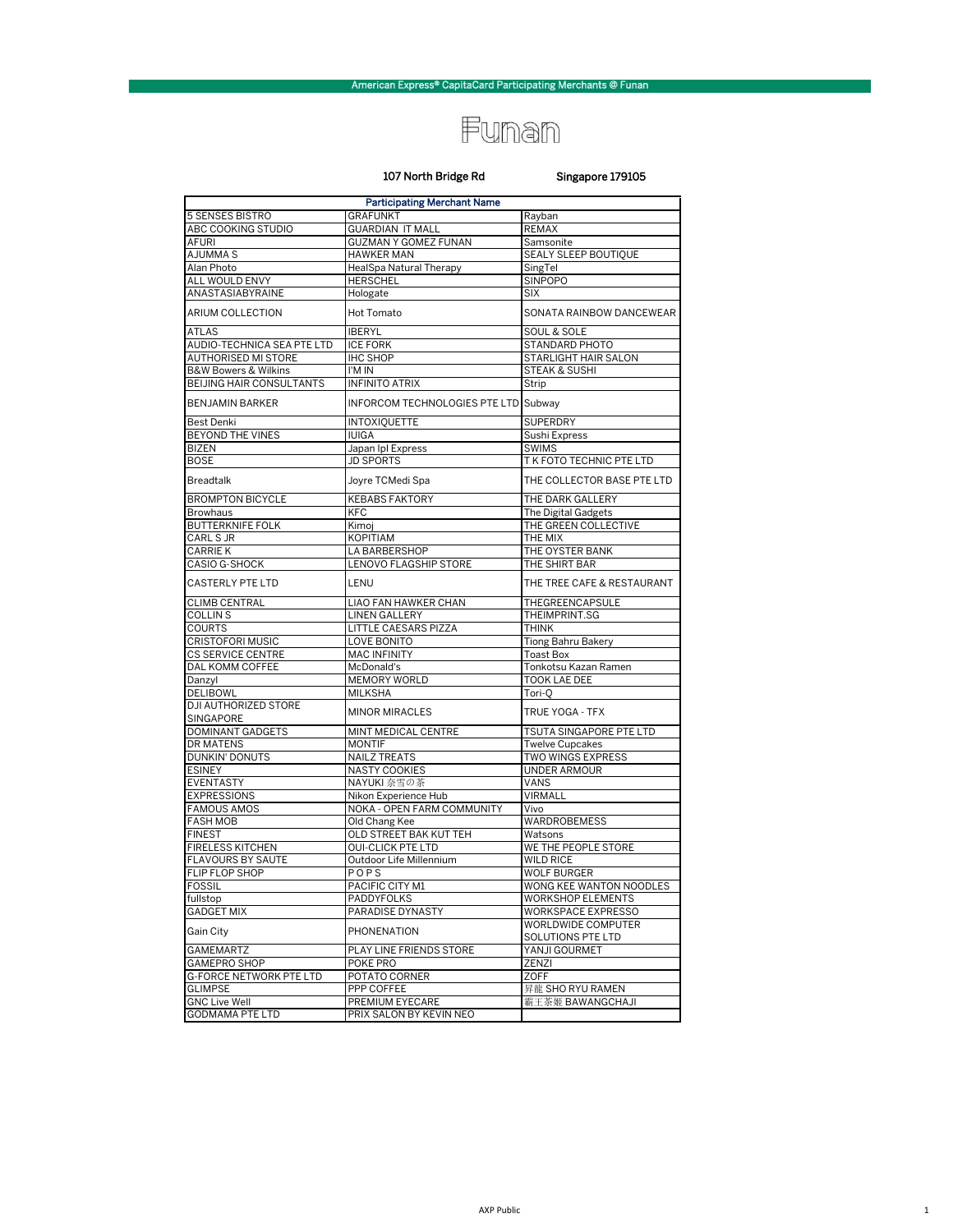

## 2 Jurong East Street 21 Singapore 609601

| <b>Participating Merchant Name</b> |                                                         |                                          |  |
|------------------------------------|---------------------------------------------------------|------------------------------------------|--|
| 6IXTY8IGHT OUTLET                  | <b>Goldlion Outletshop</b>                              | PrimaDeli                                |  |
| Aartical                           | Grohe                                                   | PUMA Outlet                              |  |
| adidas Outlet                      | <b>G-SHOCK OUTLET</b>                                   | Rabeanco Outlet                          |  |
| AIBI Outlet                        | Guardian Health & Beauty                                | Rattan Pacific                           |  |
| Ajisen Ramen                       | Guess Outlet                                            | <b>Red Apple</b>                         |  |
| Akemi Factory Outlet               | H M Gallery Outlet                                      | Reebok Outlet                            |  |
| ANDES BY ASTONS                    | Haidilao hot pot 海底捞火锅                                  | <b>REGA</b>                              |  |
| <b>Arnold Palmer Outlet</b>        | Homestyle Outlet                                        | Sacoor Outlet                            |  |
| Asia Excel                         | Hugo Boss Outlet                                        | Safewell                                 |  |
| ASICS Factory Outlet               | Hush Puppies Outlet (Apparels)                          | Samsonite Factory Outlet                 |  |
| Aventi Living                      | Hush Puppies Outlet and Antton &<br>Co. Outlet          | San Yuan Ge                              |  |
| <b>BALIthai</b>                    | Ichiban Sushi                                           | Sealy Sleep Boutique                     |  |
| Barani Outlet                      | <b>IDATEN UDON</b>                                      | Seimon-Cho Outlet                        |  |
| Bata Outlet                        | Jas-Indulge                                             | Seoul Garden Hotpot                      |  |
| Bath & Body Works                  | Jean Yip                                                | Serta                                    |  |
| Beauty Language                    | Jollibean                                               | shake shake in a tub                     |  |
| Beauty Love                        | Kappa Outlet                                            | Silentnight Signature                    |  |
| Benjamin Barker Outlet             | kate spade New York Outlet                              | Simmons Gallery                          |  |
| Best Denki                         | kipling Outlet                                          | SingTel Exclusive Retailer               |  |
| <b>Bioaire Lifestyle</b>           | Kohong Health Care Centre                               | Sintex Outlet                            |  |
| <b>Boarding Gate</b>               | Kopitiam                                                | <b>SK Jewellery</b>                      |  |
| Bossini Outlet                     | Lacoste Outlet                                          | <b>Skechers Outlet</b>                   |  |
| <b>British India Outlet</b>        | Lao Huo Tang Canton Palace                              | <b>SLEEPNIGHT Mattress Boutique</b>      |  |
| <b>BURGER KING</b>                 | Lian Peng Bak Kut Teh                                   | Slumberland                              |  |
| BuyBye Valiram Fashion Outlet      | Linen Gallery Outlet                                    | Smartbox                                 |  |
| Calvin Klein Jeans Outlet          | llaollao                                                | So Pho                                   |  |
| Cath Kidston Outlet                | Long Beach Seafood Restaurant                           | Sorella Outlet                           |  |
| CH <sub>2</sub> Lifestyle          | Lotus Sleep Studio                                      | Spectacle Hut Outlet                     |  |
| Challenger                         | Lovisa                                                  | <b>Star Living</b>                       |  |
| Charles & Keith Outlet             | M1                                                      | Star Planner                             |  |
| Chateau de Sable Outlet            | Mayer Outlet<br>McDonald's                              | StarHub                                  |  |
| City Chain Outlet<br>Clarks Outlet | <b>MDREAMS</b>                                          | <b>Streats Hong Kong Cafe</b>            |  |
| <b>COACH Outlet</b>                | Michael Kors by BuyBye Valiram<br><b>Fashion Outlet</b> | Subway<br>Sunglass Hut Outlet            |  |
| <b>COLDWEAR Outlet</b>             | Miniso                                                  | Surfers Paradise Outlet                  |  |
| Cole Haan Outlet                   | MOLESKINE Outlet                                        | Sushi Express                            |  |
| Converse Outlet                    | Mr Decor Furniture Gallery                              | SWAROVSKI                                |  |
| Cotton On BODY Outlet              | Nailz Haus & Donna Beauty                               | Swensen's                                |  |
| Cotton On Kids Outlet              | New Balance Outlet                                      | <b>TAKA Jewellery</b>                    |  |
| Cotton On Outlet                   | Nike Factory Store                                      | <b>TEAHOUSE by Soup Restaurant</b>       |  |
| Crocodile Outlet                   | Novela Outlet                                           | Tempur                                   |  |
| Crocs Outlet Shop                  | Obermain                                                | That Door                                |  |
| Dreams Studio                      | Ogawa Outlet                                            | The Body Shop Outlet                     |  |
| <b>ECCO Outlet</b>                 | Ole Ole Singapore                                       | The Coffee Bean & Tea Leaf               |  |
| Eubig                              | Onitsuka Tiger Factory Outlet                           | The North Face Outlet                    |  |
| Eurotex Outlet                     | Optical 88 Outlet                                       | THE S&L HOUSE                            |  |
| Evisu Outlet                       | OSIM Outlet                                             | The Travel Store Outlet                  |  |
| FILA Outlet                        | OTO Outlet                                              | <b>Timberland Outlet</b>                 |  |
| FitFlop™ Outlet                    | Outlet 360                                              | Tommy Hilfiger Outlet                    |  |
| <b>FOSSIL Outlet</b>               | Outlet by Club 21                                       | Triumph Outlet                           |  |
| FOX Kids & Baby Outlet             | Owell Bodycare                                          | TUMI by BuyBye Valiram Fashion<br>Outlet |  |
| Fragrance                          | <b>OWNDAYS Outlet</b>                                   | Under Armour Outlet                      |  |
| Fred Perry Outlet                  | Pandora                                                 | Unisprings                               |  |
| Fu Lin Fried Yong Tofu             | Pedro Outlet                                            | V Factory Outlet                         |  |
| <b>FURLA Outlet</b>                | Pet Lovers Centre                                       | V.Hive                                   |  |
| G2000 Outlet                       | Petals by SF                                            | VANS Outlet                              |  |
| Gain City                          | Picket & Rail Baby & Kids Outlet                        | Victoria's Secret                        |  |
| Gelare                             | Pierre cardin                                           | Watch Station International              |  |
| <b>GEOX Outlet</b>                 | Pizza Hut Express                                       | Watsons                                  |  |
| Giant Hypermarket                  | Poh Heng Jewellery                                      | White Restaurant                         |  |
| Gingersnaps Outlet                 | POPULAR                                                 | Winter Time Outlet                       |  |
| Giordano Outlet                    | Premier Football Outlet                                 | World of Sports Factory Outlet           |  |
| <b>GNC Live Well</b>               | <b>Presto Drycleaners</b>                               | ZTP Ginseng Birdnest                     |  |
|                                    |                                                         |                                          |  |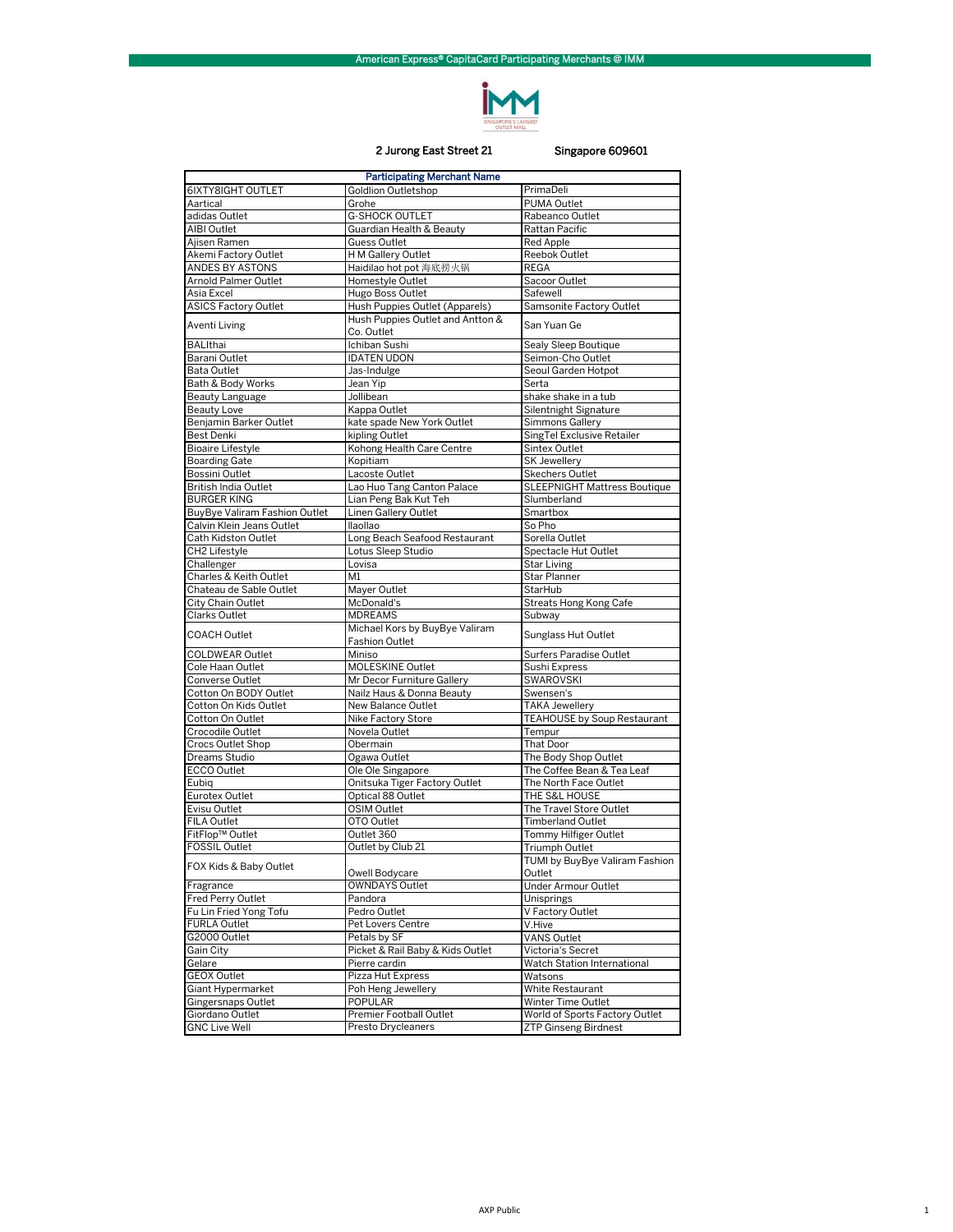## **JCube**

## 2 Jurong East Central 1 Singapore 609731

| <b>Participating Merchant Name</b>   |                             |  |
|--------------------------------------|-----------------------------|--|
| AJI ICHI                             | KAZO                        |  |
| Arizuki                              | KFC                         |  |
| <b>Astons Specialities</b>           | KIMOJ                       |  |
| <b>Avone Beauty Secrets</b>          | LAO JIANG SUPERIOR SOUP     |  |
| <b>BBLYNN Closet</b>                 | Lisa Lisa                   |  |
| Beauty Nails Spa                     | McDonald's                  |  |
| Beijing 101                          | Milano Baked & Grilled      |  |
| <b>BIG FISH SMALL FISH</b>           | OPPA Korean Grill BBQ       |  |
| <b>BOTTOM SLIM</b>                   | <b>OWNDAYS</b>              |  |
| <b>BRITISH ESSENTIAL</b>             | <b>Pet Lovers Centre</b>    |  |
| CHOC SPOT                            | PIT.MONEY by Challenger     |  |
| Couple Lab                           | Sanook Kitchen              |  |
| Don Don Donki                        | <b>Shaw Theatres</b>        |  |
| DUNKIN' DONUTS                       | Shi Li Fang                 |  |
| <b>EduFirst Learning Centre</b>      | Smiggle                     |  |
| Eighteen Chefs                       | Soi Thai Kitchen            |  |
| Eye Story                            | <b>Surfers Paradise</b>     |  |
| GeekBox                              | <b>T32 Dental Pearl</b>     |  |
| Gymmboxx                             | <b>TAOZ CERAMICS STUDIO</b> |  |
| Hair Movement                        | The Coffee Bean & Tea Leaf  |  |
| iDarts X @ Jcube                     | THE GOOD TRIO               |  |
| <b>iORA</b>                          | The Green Party             |  |
| <b>ISURAMUYA Japanese Restaurant</b> | The Manhattan Fish Market   |  |
| & Market Place                       |                             |  |
| <b>IUIGA</b>                         | The Rink                    |  |
| Kang Foot Wellness                   | Watsons                     |  |
| Kara Salon                           | WING.STOP                   |  |
| <b>KARVA Salon for Ladies</b>        |                             |  |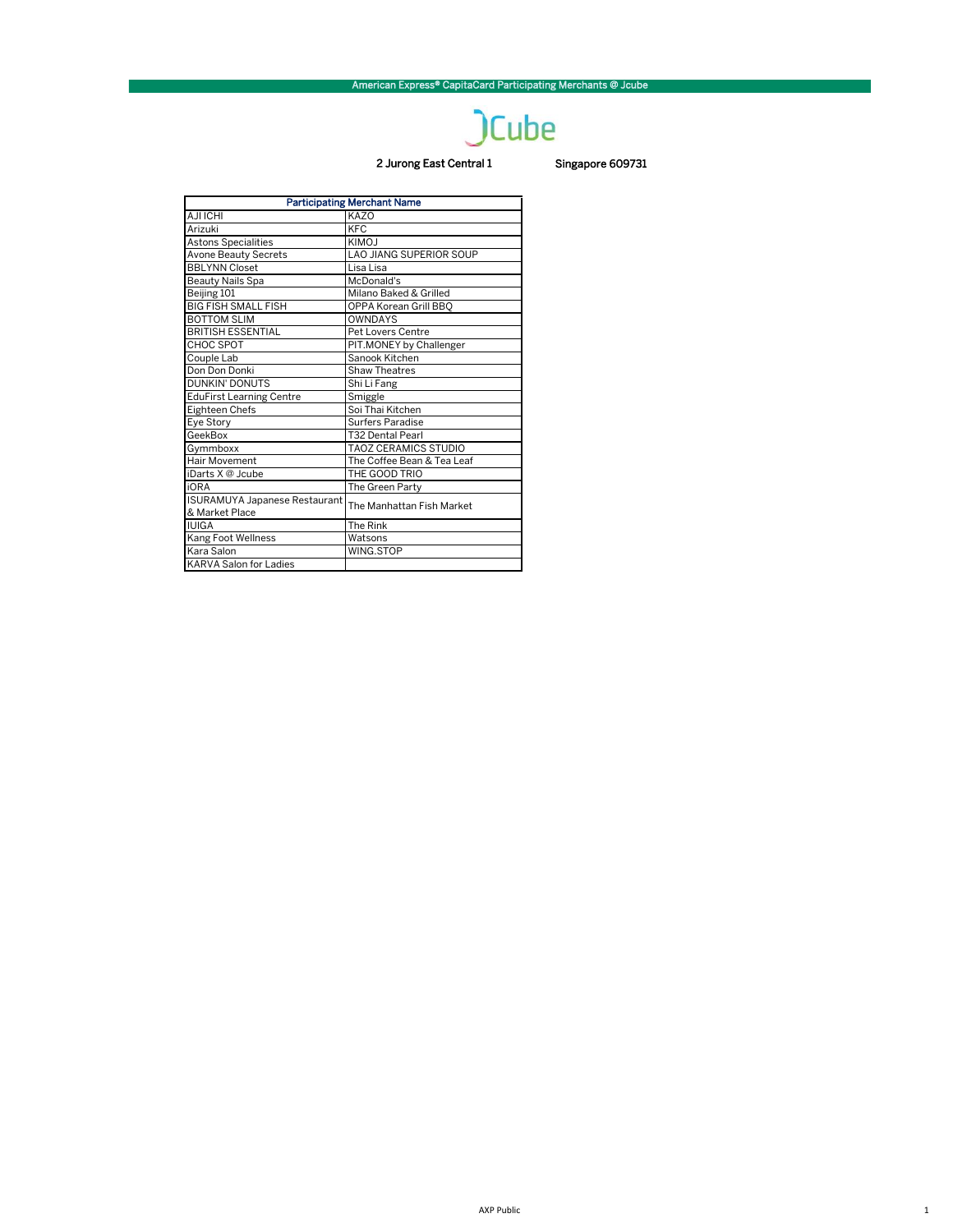## **JUNCTI8N**

## 9 Bishan Place

## Singapore 579837

| <b>Participating Merchant Name</b> |                                |                             |  |
|------------------------------------|--------------------------------|-----------------------------|--|
| 4Fingers Crispy Chicken            | I Love Taimei                  | <b>Raffles Florist</b>      |  |
| Ajisen Ramen                       | <b>IBROW STUDIO</b>            | Regina                      |  |
| Ambush                             | innisfree                      | <b>Royal Sporting House</b> |  |
| A-One Claypot House                | <b>IORA</b>                    | rubi shoes                  |  |
| Apgujeong Hair Studio              | Jean Yip Hairdressing & Beauty | Sakae Sushi                 |  |
| Aveda                              | Jetmart SG                     | Sans & Sans                 |  |
| B*dazzle                           | <b>JOE &amp; DOUGH</b>         | Saybons French Food Factory |  |
| Bata                               | KFC                            | Sea Horse                   |  |
| <b>BBO</b> Express                 | Kiddy Palace                   | Seimon-Cho                  |  |
| Beauty Language                    | <b>KIMOJ</b>                   | Seoul Yummy                 |  |
| Bengawan Solo                      | Klosh                          | Shakura Pigmentation Beauty |  |
| <b>Best Denki</b>                  | LANEIGE                        | SingTel                     |  |
| BHG                                | Leather Atrium                 | SK Jewellery                |  |
| Boost Juice Bar                    | <b>Linen Gallerv</b>           | <b>SKECHERS</b>             |  |
| Bove                               | M)phosis                       | <b>SKIN INC</b>             |  |
| <b>BreadTalk</b>                   | Maison Berger Paris            | SkinGO!                     |  |
| <b>Canton Paradise</b>             | Maki-San                       | SkinLab The Medical Spa     |  |
| Capitol Optical                    | McDonald's                     | Solemate Orthotics          |  |
| Cat & the fiddle                   | <b>MDSCollections</b>          | Spaze The Body & Foot Spa   |  |
| Challenger mini                    | Miniso                         | Spectacle Hut               |  |
| Chomel                             | Molsion                        | <b>Standard Photo</b>       |  |
| Citrusox                           | MOS Burger                     | StarHub                     |  |
| City Chain                         | Nail Palace                    | Swensen's                   |  |
| Cristofori Music School            | <b>NANA REVE DE LA</b>         | <b>TAKA JEWELLERY</b>       |  |
| Crocs                              | Nanyang Optical                | The Body Shop               |  |
| Dian Xiao Er                       | Nature's Farm                  | The Coffee Bean & Tea Leaf  |  |
| Din Tai Fung                       | Ogawa                          | The Stage Walk              |  |
| Etude House                        | <b>Oriental Hair Solutions</b> | <b>THEFACESHOP</b>          |  |
| Eu Yan Sang                        | Osaka Ohsho                    | <b>Toast Box</b>            |  |
| Eyewear House                      | Osaka Owl                      | Tori-O                      |  |
| <b>FairPrice Finest</b>            | <b>OSIM</b>                    | Tracyeinny                  |  |
| <b>Future State</b>                | <b>OTO WELLNESS</b>            | Tuk Tuk Cha                 |  |
| G2000                              | Pandora                        | Unity Pharmacy              |  |
| Genki Sushi                        | Paris Miki                     | <b>URBANWrite</b>           |  |
|                                    |                                | WATAMI Japanese Casual      |  |
| GG<5                               | PASTAMANIA                     | Restaurant                  |  |
| <b>GNC Live Well</b>               | PAZZION                        | Watsons                     |  |
| Goldheart Jewelry                  | Peek A Box                     | <b>Weston Corp</b>          |  |
| Guardian Health & Beauty           | Pet Lovers Centre              | Yankee Candle               |  |
| <b>HELEN</b>                       | <b>PEZZO</b>                   | YISHion 以纯                  |  |
| <b>HOCKHUA TONIC</b>               | Polar Puffs & Cakes            | 美珍香 BEE CHENG HIANG         |  |
| Huluruk Myeon House                | <b>POPULAR</b>                 |                             |  |
| <b>HYSSES</b>                      | Prime Auto Care                |                             |  |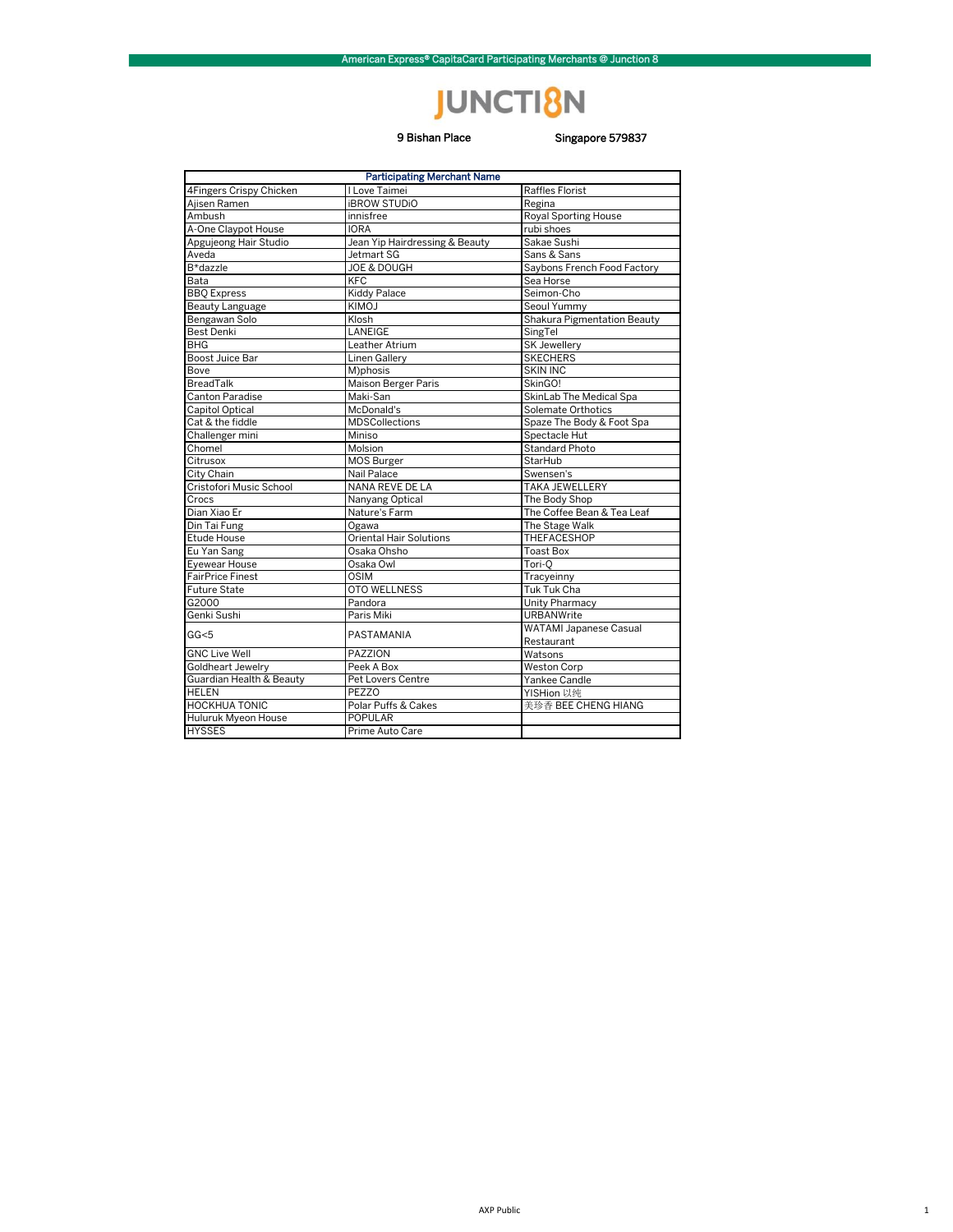

## 21 Choa Chu Kang Ave 4 Singapore 689812

| <b>Participating Merchant Name</b> |                                    |  |
|------------------------------------|------------------------------------|--|
| A.M. Aesthetics                    | <b>NAIL PALACE</b>                 |  |
| Ajisen Ramen                       | <b>NTUC FairPrice</b>              |  |
| Amazing Life                       | Old Street Bak Kut Teh             |  |
| Apgujeong Hair Studio              | PASTAMANIA                         |  |
| Bata                               | Peek A Box                         |  |
| <b>BBQ</b> Express                 | <b>PEZZO</b>                       |  |
| <b>Beauty Language</b>             | Pizza Hut                          |  |
| <b>BEGA</b>                        | Poh Kim DVD                        |  |
| Bengawan Solo                      | Polar Puffs & Cakes                |  |
| BHG                                | POPULAR                            |  |
| Bossini                            | Prima Deli                         |  |
| Capitol Optical                    | Raffles Medical                    |  |
| Challenger                         | ROYAL SPORTING HOUSE               |  |
| Chateraise                         | <b>SEA HORSE</b>                   |  |
| COTTON ON BODY                     | <b>Shakura Pigmentation Beauty</b> |  |
|                                    | 美容の家                               |  |
| COURTS                             | Shangri-La Nail Spa                |  |
| D&C - Design & Comfort             | Siam Kitchen                       |  |
| Delifrance                         | SingTel Exclusive Retailer         |  |
| Dian Xiao Er                       | <b>SK JEWELLERY</b>                |  |
| Dorra Tummy                        | <b>SKECHERS</b>                    |  |
| Edo Sushi                          | <b>SL LINK BEAUTY HOUSE</b>        |  |
| <b>Emperor Optics</b>              | Smiggle                            |  |
| Eu Yan Sang                        | Spaze The Body & Foot Spa          |  |
| <b>GIORDANO</b>                    | Spectacle Hut                      |  |
| <b>GNC LIVE WELL</b>               | <b>SUBWAY</b>                      |  |
| Goldheart                          | Swee Heng                          |  |
| Guardian Health & Beauty           | The Body Shop                      |  |
| <b>HANG TEN</b>                    | The Coffee Bean & Tea Leaf         |  |
| <b>HOCKHUA HERBAL TEA</b>          | The Wallet Shop                    |  |
| <b>HOCKHUA TONIC</b>               | THEFACESHOP                        |  |
| Jean Yip Hub                       | unity                              |  |
| KFC                                | VIVI                               |  |
| <b>Kiddy Palace</b>                | WACOAL                             |  |
| Kimage Hair Studio                 | Watsons                            |  |
| Kodak Express                      | WTS Travel & Tour                  |  |
| Komme                              | XW Western Grill                   |  |
| LA BARBERSHOP/EC HOUSE             | <b>YES Accessories</b>             |  |
| La Vida                            | Young Hearts                       |  |
| <b>LINEN GALLERY</b>               | Yun Nam Hair Care                  |  |
| Maxi-cash                          | $\overline{Z}$ one X               |  |
| McDonald's                         | 美珍香 BEE CHENG HIANG                |  |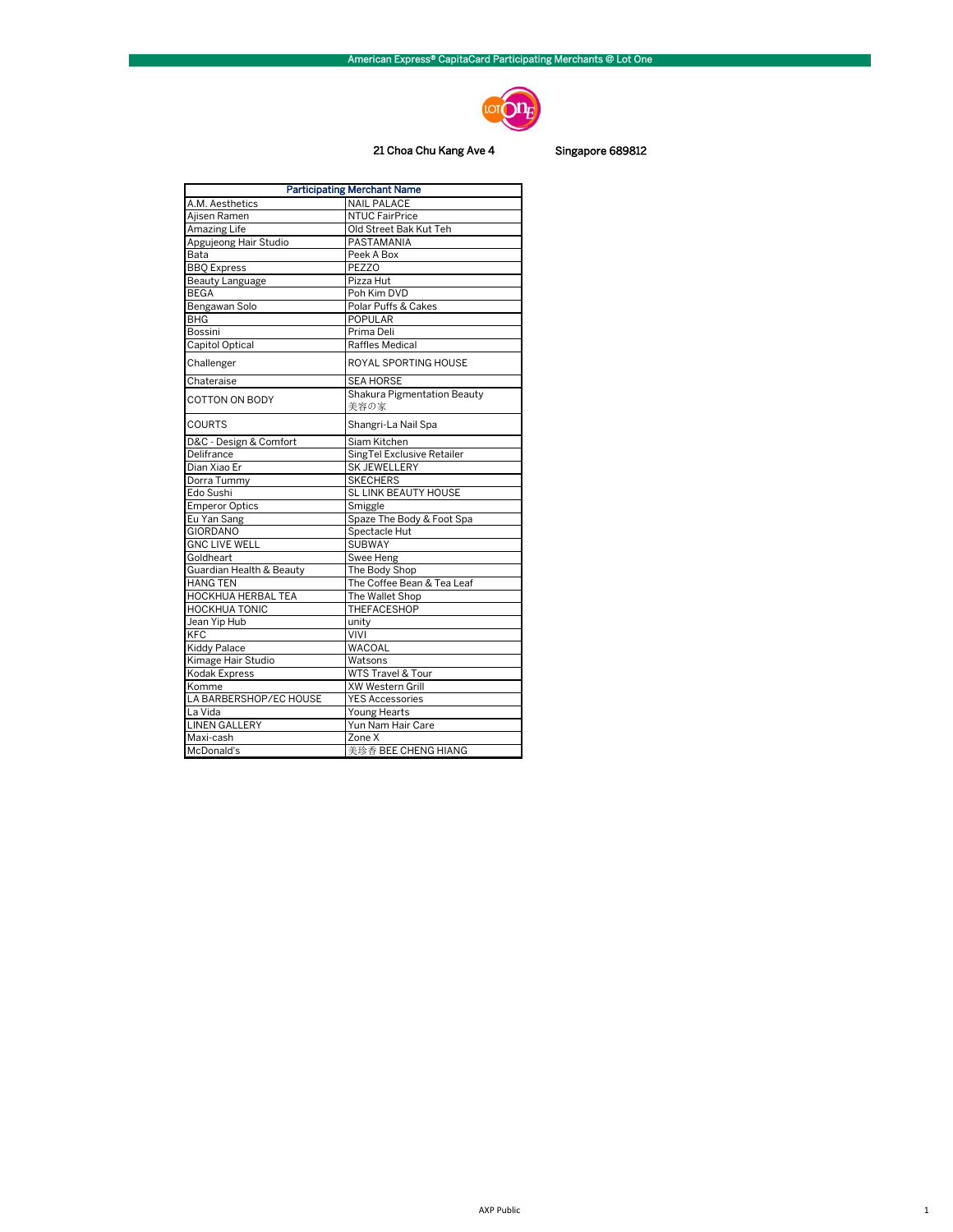

| 68 Orchard Road<br>Singapore 238839 |                                     |                                           |                            |
|-------------------------------------|-------------------------------------|-------------------------------------------|----------------------------|
|                                     | <b>Participating Merchant Name</b>  |                                           |                            |
| 101Caffe                            | Etude House                         | Miniso                                    | <b>SL Aesthetic Clinic</b> |
| 2ft. Orthotics                      | Eu Yan Sang                         | Mojito Redemption                         | <b>Slappy Cakes</b>        |
| 4 Fingers Crispy Chicken            | Eu Yan Sang TCM Clinic              | Molsion                                   | Smiggle                    |
| A.Lab                               | Famous Amos                         | Morozoff                                  | Sole Spirit                |
| <b>Absolute Comics</b>              | <b>FASH MOB</b>                     | <b>MOS Burger</b>                         | Sorella                    |
| <b>ACAI BEACH CLUB</b>              | Fayth                               | Mothercare                                | Southaven                  |
| Acqua Vida                          | FIL Skin & Body Intelligence        | Movie Replicas Collection                 | Spectacle Hut              |
| AIBI<br>AKEMIUCHI                   | <b>FIVE GUYS</b><br>G2000           | MUJI 无印良品                                 | Spotlight<br><b>SPUR</b>   |
| Aki Sushi And Grill                 | Gadget Plus                         | Musee Platinum Tokyo<br>My Greatest Child | STARBUCKS COFFEE           |
| Akimitsu                            | GameMartz                           | N.Cat                                     | StarHub                    |
| <b>ALDO</b>                         | Genki Sushi                         | N20 Nail Spa & Eyelash                    | Stereo                     |
| Align Braces Pte Ltd                | <b>GNC Live Well</b>                | Nam Nam Noodle Bar                        | Strip & Browhaus           |
| Apex Hub                            | Go-Ang Pratunam Chicken Rice        | Nana's Green Tea                          | SukiYa                     |
| <b>Art Friend</b>                   | Golden Village                      | Nando's                                   | Surfers Paradise           |
| Arteastig                           | Goldheart                           | Nanjing Impressions                       | Swarovski                  |
| <b>ASICS</b>                        | Guardian Health & Beauty            | Nature Collection                         | Swatch                     |
| AsterSpring                         | Gyoza-Ya                            | NK Hairworks                              | Swensen's                  |
| B. S. Moey - Chong Optometrist &    | Haidilao hot pot 海底捞火锅              | NomadX                                    | T K FOTO                   |
| <b>Contact Lens Practitioner</b>    |                                     |                                           |                            |
| <b>BALENO</b>                       | <b>HAIR INN</b>                     | <b>NOVITA &amp; VITABRID</b>              | <b>TAMAGO EN</b>           |
| <b>Bally Photo Electronics</b>      | Hair Mechanics                      | Novu Medical Aesthetic Clinic             | Tamova Udon & Tempura      |
| Bangkok Jam                         | Harry's                             | Ogawa                                     | <b>Tech House</b>          |
| Bata                                | Helen                               | Old Street Bak Kut Teh                    | Tempur                     |
| <b>BE DE BON</b>                    | hervelvetvase                       | Optique Paris Miki                        | The Blavk                  |
| Bed Bath N Table                    | <b>HOOGA</b>                        | <b>OSIM</b>                               | The Body Shop              |
| Bengawan Solo                       | Hoshino Coffee                      | Otaku House                               | The Coffee Bean & Tea Leaf |
| <b>Berries</b>                      | Hot Tomato Bistro                   | <b>OUTDOOR LIFE</b>                       | The Faceshp - Nature       |
|                                     |                                     |                                           | Collection                 |
| Bizen Japanese Wagyu                | Huo Yan Shai Zi Niu 火炎骰子牛           | <b>OWNDAYS</b>                            | The Green Party            |
| Steakhouse                          |                                     |                                           |                            |
| bloomB                              | Ichiban Sushi                       | PANDORA                                   | The Manhattan Fish Market  |
| <b>Boarding Gate</b>                | innisfree                           | Patbingsoo                                | the odbo                   |
| bods.bodynits                       | Iroha Mart                          | Pedro                                     | The Soup Spoon             |
| BodyPerfect                         | <b>Irvins Salted Egg</b>            | Pet Lovers Centre                         | The Travel Store           |
| Boost Juice Bars                    | Itacho Sushi                        | PHS Hairscience                           | The Willow Label           |
| BreadTalk / TOAST BOX               | J & S Design                        | Pierre Cardin                             | Tim Ho Wan                 |
| Browtisan                           | Jean Yip Hub                        | PIXIE NAIL SPA                            | Timberland                 |
| <b>BURGER KING</b>                  | <b>JOE &amp; DOUGH</b>              | Pizza Hut                                 | Times                      |
| Caesars                             | Jonsson Protein Healthy Hair Growth | Playdress                                 | Timezone                   |
| Challenger                          | Joyre TCMedi Spa                    | POH KIM DVD/Blu Ray                       | TOG                        |
| <b>CHARLES &amp; KEITH</b>          | Jurlique                            | Precious Thots                            | TORI <sub>Q</sub>          |
| Château De Sable                    | K STAR Karaoke                      | Pricebreaker                              | <b>Toy Closet</b>          |
| <b>Cheers</b>                       | Kai sushi & Robatayaki              | Propeller                                 | Toy Outpost                |
| CHIC FEVER                          | KFC                                 | Rad Russel                                | True Harmony               |
| Chiropractic First                  | Kiehl's                             | Ray-Ban                                   | Tsukada Noio               |
| Choco Express                       | Kimage Prestige                     | Red Dot Photo                             | <b>TURTLE</b>              |
| Citrusox                            | KJ OPTOMETRISTS                     | Refresh Day Spa                           | <b>TWELVE CUPCAKES</b>     |
| City Chain                          | KOI Thé                             | Refresh Hair Scalp                        | Typo                       |
| Clarins                             | Komme                               | <b>REMAX</b>                              | <b>UNIOLO</b>              |
| CoCo ICHIBANYA                      | Kopitiam                            | Runway Bandits                            | Unity Pharmacy             |
| <b>Cold Storage</b>                 | Kyra                                | Safewell                                  | Victoria Face Lift         |
| COTTON ON                           | LA BABERSHOP                        | Samsonite                                 | <b>VT COSMETICS</b>        |
| COTTON ON BODY                      | Laneige                             | Samsung Service Centre                    | Wacoal                     |
| Cotton On Kids                      | Le Destinee                         | Sealy Sleep Boutique                      | Watsons                    |
| Couple Lab                          | LEGO Certified Store (Bricks World) | Secret Recipe                             | WellGrowth                 |
| Crocs                               | Let's Meat Up                       | Seimon-cho                                | World of Sports            |
| DANIEL WELLINGTON                   | Limberg                             | SEORAE                                    | XIN WANG HONGKONG<br>CAFE  |
| Den Ajisen                          | LiNK                                | Sephora                                   | Xing Fu Tang               |
| Din Tai Fung                        | L'OCCITANE                          | Serta                                     | Xndo                       |
| <b>DMK</b>                          | Lokkee & Slappy Cakes               | Shakura Pigmentation Beauty               | X-Planet                   |
| Dorothy Perkins                     | Love & Co.                          | SHOPSASSYDREAM                            | Xpressflower.com           |
| Dorra Tummy                         | Lovisa                              | SIMMONS STUDIO                            | YAMAHA                     |
| Dr.Bags                             | Manna Story                         | Simply Toys                               | Yankee Candle              |
| <b>DUNKIN' DONUTS</b>               | Marks & Spencer                     | Simply Wrapps                             | Yolé                       |
| Emicakes                            | McDonald's                          | <b>SK Jewellery</b>                       | Young Hearts               |
| Englander                           | Menya Kokoro                        | Skechers                                  | Yun Nam Hair Care          |
| Estetica                            | Milly's                             | SkinLab The Medical Spa                   | Zenzi                      |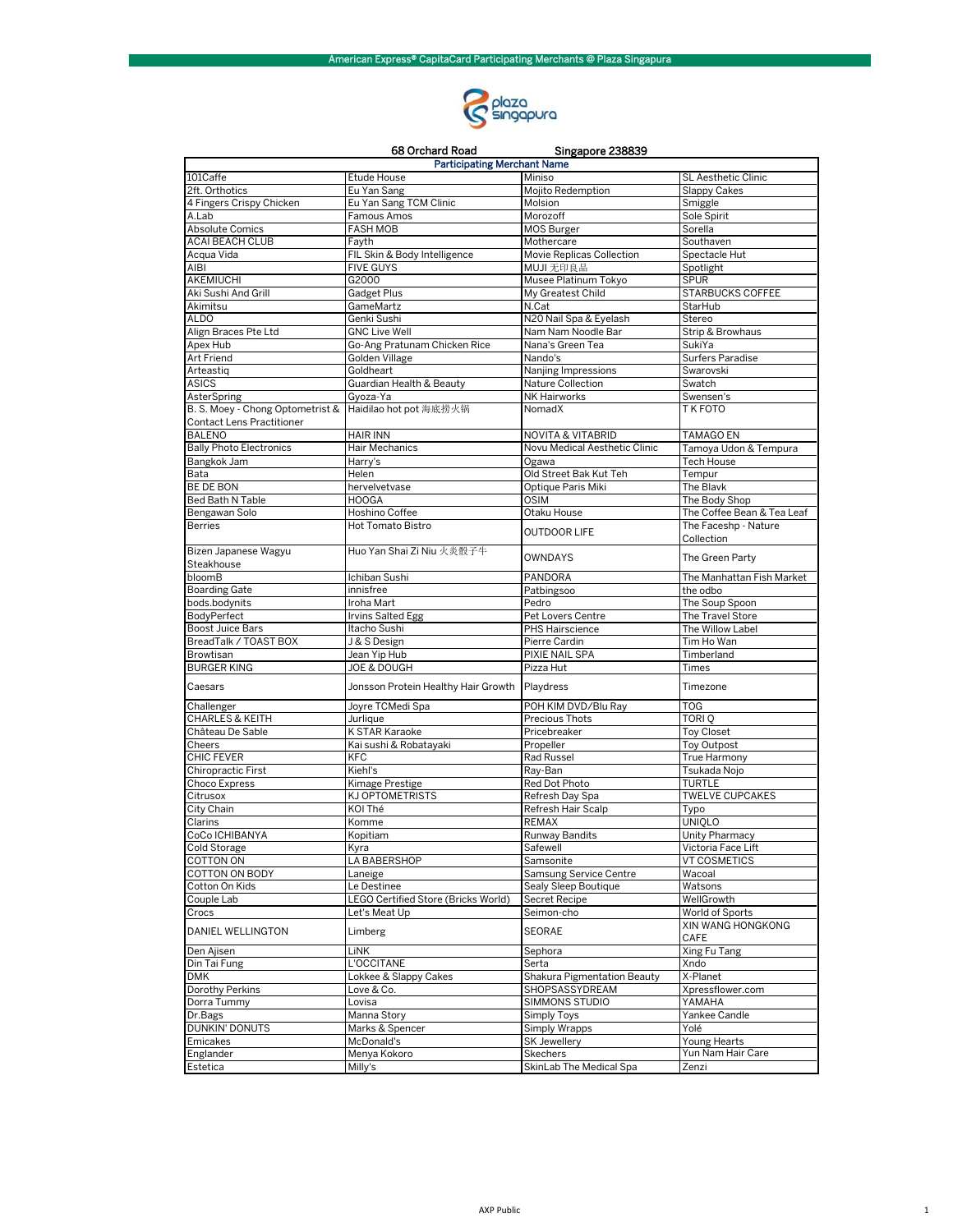## Raffles City

## 252 North Bridge Road

## Singapore 179103

| <b>Participating Merchant Name</b> |                                               |                                           |                                                       |
|------------------------------------|-----------------------------------------------|-------------------------------------------|-------------------------------------------------------|
| <b>ALDO</b>                        | Eu Yan Sang                                   | Marché Mövenpick                          | Spectacle Hut                                         |
| APM Monaco                         | FE The Nail Lounge                            | Marks & Spencer                           | Staccato                                              |
| Awfully Chocolate                  | Fish & Co                                     | McDonald's                                | <b>STARBUCKS COFFEE</b>                               |
| B*dazzle                           | Forever New                                   | <b>MDREAMS</b>                            | Strip                                                 |
| <b>Bee Cheng Hiang</b>             | FotoHub                                       | Montblanc Boutique                        | <b>SUBWAY</b>                                         |
| BENGAWAN SOLO                      | Fraiche                                       | MOS Cafe                                  | Sufood                                                |
| Beverly Hills Cheesecake           | Freia Aesthetics                              | MUJI 无印良品                                 | <b>SUPERGREEK</b>                                     |
| <b>BIMBAY LOLA</b>                 | <b>FRESH</b>                                  | myEureka                                  | Sushi Tei                                             |
| bloomB                             | <b>FURLA</b>                                  | Nam Nam Noodle Bar                        | Swarovski                                             |
| <b>BLUM</b>                        | G2000                                         | <b>NBC Stationery &amp; Gifts</b>         | Szechuan Court & Kitchen                              |
| <b>Boarding Gate</b>               | Garrett Gold                                  | <b>NESPRESSO</b>                          | T.M Lewin                                             |
| <b>Boost Juice Bars</b>            | <b>GEOX</b>                                   | Novu Medical Aesthetic Clinic             | Tap Craft Beer Bar                                    |
| BreadTalk / TOAST BOX              | GG<5                                          | O' Coffee Club                            | TARTE BY CHERYL KOH &<br>PERANAKAN EXPRESS/<br>NamNam |
| British India                      | Gingersnaps                                   | Ode to Art                                | Tenjin                                                |
| <b>Brooks Brothers</b>             | Giordano Ladies                               | One Assembly                              | ThaiExpress                                           |
| Brotzeit                           | <b>GNC Live Well</b>                          | Optical 88                                | The Body Shop                                         |
| <b>Browhaus</b>                    | Godiva Belgium 1926                           | Osaka Ohsho                               | The Cocoa Trees                                       |
| <b>Bynd Artisan</b>                | <b>Gracious Aires</b>                         | <b>OWNDAYS</b>                            | The Coffee Academics                                  |
| <b>Cafe Swiss</b>                  | Guardian Health & Beauty                      | Pablo Blau                                | The Coffee Bean                                       |
| Calvin Klein Underwear             | Gucci                                         | PANDORA                                   | The Cookie Museum                                     |
| Capitol Optical                    | <b>HAACH</b>                                  | PaperMarket                               | The Food Place by Food<br>Junction                    |
| <b>CARs International</b>          | Hang Heung                                    | PENHALIGON'S                              | The Soup Spoon Union                                  |
| Cedele                             | Hooga                                         | Pet Lovers Centre                         | The Urban Aesthetics                                  |
| Challenger                         | Hou Kee                                       | <b>POULET</b>                             | THE WHISKY DISTILLERY                                 |
| CHANEL                             | <b>HUE</b>                                    | Precious Thots                            | THEFACESHOP                                           |
| <b>CHARLES &amp; KEITH</b>         | <b>HUSK</b>                                   | PS.CAFE                                   | Timberland                                            |
| Chomel                             | Hyang-To-Gol                                  | Pu Tien Restaurant                        | <b>Tiong Bahru Bakery</b>                             |
| Chopard                            | <b>HYSSES</b>                                 | Rabeanco                                  | Tokyo Milk Cheese Factory                             |
| Clove                              | innisfree                                     | Raffles City Market Place                 | Tokyo Sundubu                                         |
| Coach                              | <b>IPPUDO</b>                                 | Raffles Medical                           | <b>Tommy Hilfiger</b>                                 |
| COCOMI                             | <b>iROO</b>                                   | Robinsons                                 | Treasures Yi Dian Xin                                 |
| Cortina Watch                      | Janice Wong Singapore                         | Rolex                                     | True Harmony                                          |
| COS                                | JEEVES LONDON'S FINEST DRY<br><b>CLEANERS</b> | <b>ROYCE</b>                              | <b>TUMI</b>                                           |
| Crocs                              | Jet Concepts Skin Lounge                      | S Lady                                    | Warehouse                                             |
| Crumpler                           | Joyre TCMedi Spa                              | <b>SABRINAGOH</b>                         | Watsons                                               |
| Da Paolo Gastronomia               | Kate Spade New York                           | Sacoor Brothers                           | Welcia BHG                                            |
| Dermacare Medispa                  | Kim.T - Artsseni                              | Sandro                                    | WHEAT SOBA AND BROWN<br><b>RICE</b>                   |
| Desigual                           | <b>KLARRA</b>                                 | Seafolly                                  | Wine Connection                                       |
| Diamanti Per Tutti                 | Lacoste                                       | Secret Garden                             | <b>WOMB</b>                                           |
| Din Tai Fung                       | Lemongrass House                              | SEVENFRIDAY Space Singapore               | Xi                                                    |
| <b>DIOR</b>                        | Let's Glow!                                   | Shahi Maharani North Indian<br>Restaurant | Yves Saint Laurent Beaute                             |
| Dnier                              | Li-Hong Jade                                  | Shanghai Tang                             | <b>ZSISKA</b>                                         |
| Dorothy Perkins                    | L'OCCITANE                                    | Simply Wrapps                             | 江边城外烤全鱼 Riverside                                     |
| Dr Haach Aesthetic and Medical     | LUSH FRESH HANDMADE                           |                                           | Grilled Fish                                          |
| Clinic                             | <b>COSMETICS</b>                              | SingTel Exclusive Retailer                | 麵 House Yamamoto                                      |
| Drs Singh & Partners               | LVER                                          | SK-II Boutique Spa by Senze<br>Salus      |                                                       |
| Enjoy by Jean Yip                  | Maje                                          | Spa D'Or                                  |                                                       |
| <b>ESTA</b>                        | <b>MANGO</b>                                  | Spa Esprit                                |                                                       |

 $\,$  1  $\,$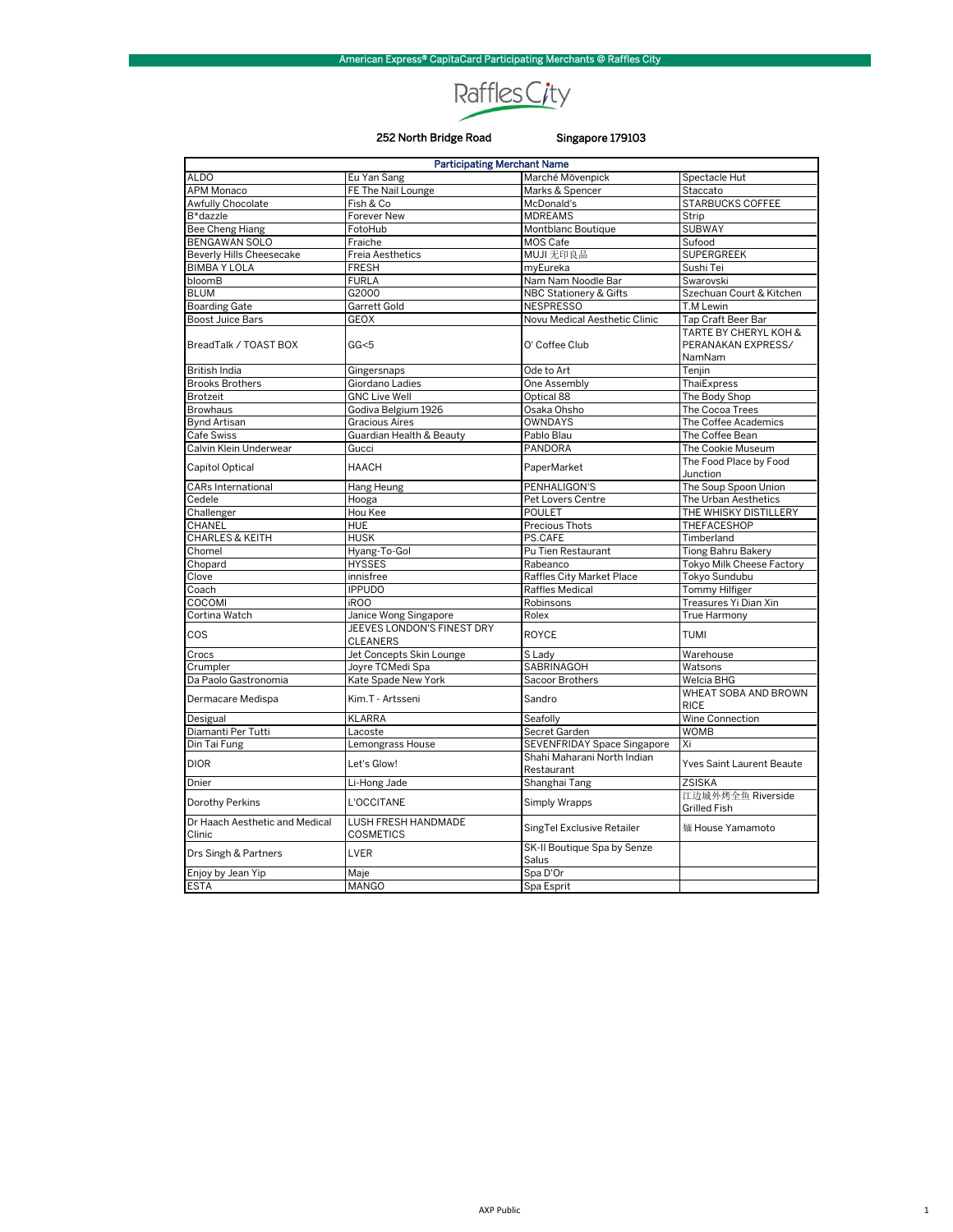## SINGPOST<br>**CENTRE**

10 Eunos Road 8 Singapore 408600

| <b>Participating Merchant Name</b> |                               |  |
|------------------------------------|-------------------------------|--|
| 1Gravity                           | <b>MINISO</b>                 |  |
| A.M Aesthetics                     | My Greatest Child             |  |
| Aji-chi                            | Nail Words                    |  |
| Anthony                            | New Balance                   |  |
| <b>Astons Specialities</b>         | Novela                        |  |
| <b>BBQ</b> Express                 | <b>NTUC FairPrice</b>         |  |
| <b>Boulder World</b>               | Nuodle                        |  |
| Carl's JR.                         | ORRO                          |  |
| Challenger PIT                     | OWNDAYS                       |  |
| CHIC-A-BOO CHICKEN                 |                               |  |
| <b>SPECIALTY</b>                   | Parkway Shenton Medical Group |  |
| Choc Spot                          | Philatelic Store @GPO         |  |
| da Vinci Picture                   | Phonics by SoC                |  |
| <b>Delibowl Dumplings</b>          | Platform M                    |  |
| Dr. Lash                           | Polar Puffs & Cakes           |  |
| Dr. Stretch                        | Prima Deli                    |  |
| <b>FITNESS FIRST</b>               | Pu Tien                       |  |
| <b>Flower Matters</b>              | Scanteak Signature            |  |
| <b>General Post Office</b>         | Seoul Yummy                   |  |
| Glamour Beauty                     | Simply Toys                   |  |
| Golden Village                     | <b>SISTIC</b>                 |  |
| Hawkerman                          | <b>SKECHERS</b>               |  |
| <b>HEETEA</b>                      | Slumberland                   |  |
| Hockhua Tonic                      | Subway                        |  |
| Home's harmony                     | Swee Heng 1989 Bakery Café    |  |
| <b>IUIGA</b>                       | Swensen's                     |  |
| Jai Thai                           | The Body Shop                 |  |
| Jonsson Protein Healthy Hair       | The Coffee Bean & Tea Leaf    |  |
| Growth                             |                               |  |
| <b>KALMS</b>                       | THE DIGITAL GADGETS           |  |
| Kin Teck Tong                      | The Mockingjay Hair Salon     |  |
| KJ Optometrists                    | <b>Traveller World Outlet</b> |  |
| KOISKIN LAB SOLUTION               | <b>Twelve Cupcakes</b>        |  |
| Linen Gallery                      | Unity Pharmacy                |  |
| Little Caesars Pizza               | <b>UPOT</b>                   |  |
| Maghrebi by Sheenaz Fazreen        | <b>W</b> Optics               |  |
| Mayer                              | Watch Club                    |  |
| Minako                             | Watsons                       |  |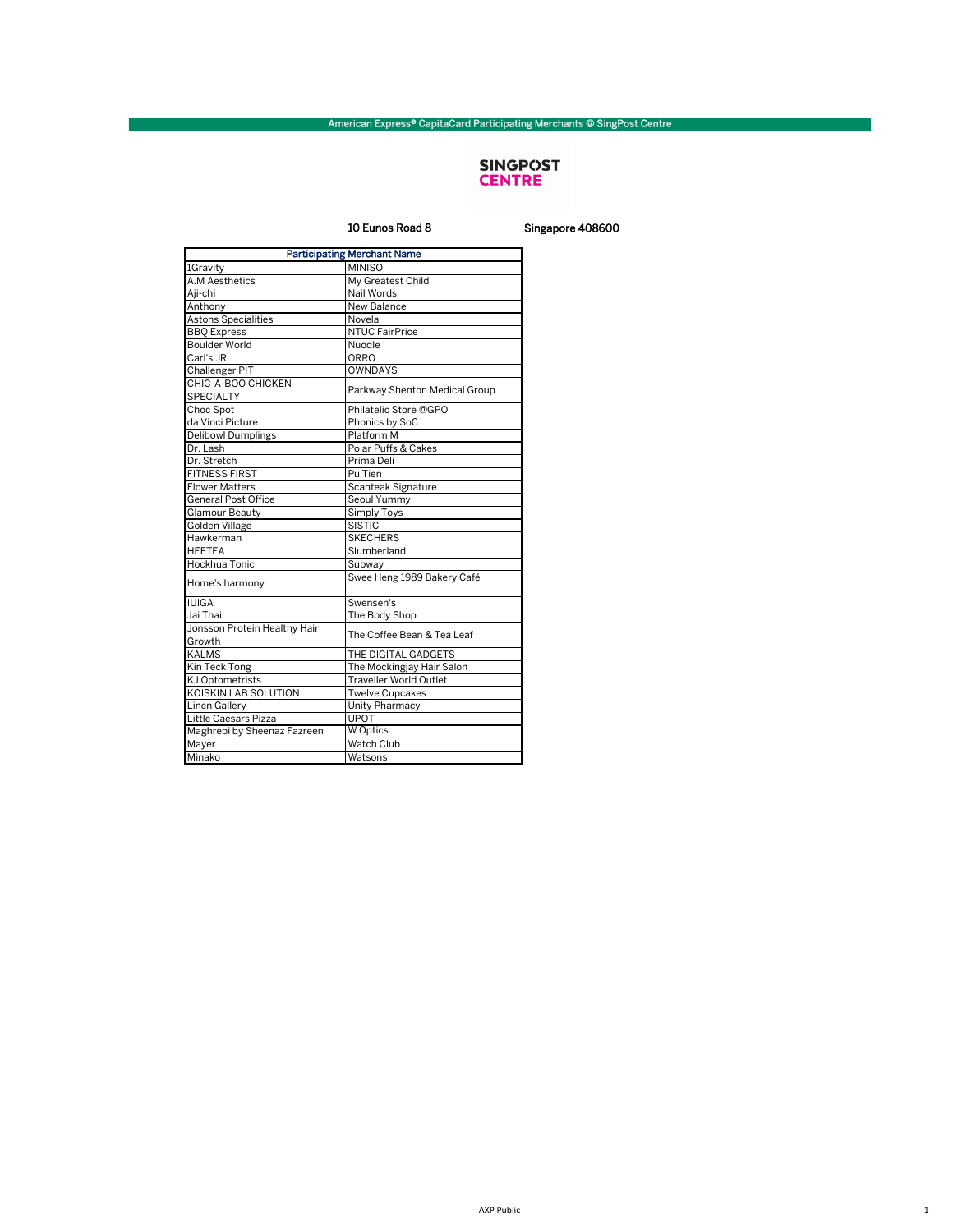

## 4 Tampines Central 5 Singapore 529510

| <b>Participating Merchant Name</b>    |                                   |                           |  |  |
|---------------------------------------|-----------------------------------|---------------------------|--|--|
| 2ft Orthotics                         | Hair Mechanics                    | Polar Puffs & Cakes       |  |  |
| Ajisen Ramen                          | <b>HELEN</b>                      | <b>POPULAR</b>            |  |  |
| Aldo                                  | <b>HOCKHUA TONIC</b>              | Precious Thots            |  |  |
| Atlas Sound & Vision                  | Hoops Factory                     | Pu Tien Restaurant        |  |  |
| <b>BATH &amp; BODY WORKS</b>          | <b>HUAWEI</b>                     | <b>Reds Hairdressing</b>  |  |  |
| <b>BBO</b> Express                    | <b>Hush Puppies</b>               | <b>ROYCE</b>              |  |  |
| Beauty Language                       | innisfree                         | rubi shoes                |  |  |
| Bengawan Solo                         | Isetan                            | running lab               |  |  |
| <b>Better Vision</b>                  | <b>ITACHO SUSHI</b>               | Samsung                   |  |  |
| <b>Big Fish Small Fish</b>            | J.CO                              | Seorae                    |  |  |
| <b>BOBBI BROWN</b>                    | Jean Yip Hub                      | Seoul Garden              |  |  |
| Bossini                               | <b>KFC</b>                        | SHOPPES BY Meir & Co.     |  |  |
| <b>Box Street</b>                     | Kiehl's                           | SingTel                   |  |  |
| <b>Breadtalk</b>                      | Kopitiam                          | <b>SK Gold</b>            |  |  |
| <b>Burger King</b>                    | LANEIGE                           | SK JEWELLERY              |  |  |
| <b>BUTTER STUDIO</b>                  | Lee Hwa Jewellery                 | So Pho                    |  |  |
| Calvin Klein jeans                    | LEGO <sup>®</sup> Certified Store | Spectacle Hut             |  |  |
| Capitol Optical                       | <b>LINEN GALLERY</b>              | Starbucks                 |  |  |
| CASIO                                 | L'OCCITANE                        | StarHub                   |  |  |
| Challenger mini                       | Lovisa                            | Suki-Ya And Eat at Taipei |  |  |
| <b>CHARLES &amp; KEITH</b>            | M <sub>1</sub>                    | SWAROVSKI                 |  |  |
| Chen Kang Wellness                    | Makanista                         | <b>SWATCH</b>             |  |  |
| City Chain                            | Mark Nason Los Angeles X Skechers | Swensen's                 |  |  |
| CONVERSE                              | McDonald's                        | TAI CHONG KOK (大中國)       |  |  |
| COTTON ON                             | MENYA MUSASHI NITEN               | Tamago-En                 |  |  |
| <b>COTTON ON KIDS</b>                 | <b>MOS Burger</b>                 | The Aroma Hub             |  |  |
| <b>COURTS</b>                         | Mothercare                        | THE BODY SHOP             |  |  |
| Crocs                                 | Mt Sapola                         | The Brick Shop            |  |  |
| <b>CRYSTAL JADE KITCHEN</b>           | N20 Beauty & Eyelash              | The Learning Lab          |  |  |
| Decathlon                             | Namh.com                          | The Soup Spoon            |  |  |
| Din Tai Fung                          | Nando's                           | THE WALLET SHOP           |  |  |
| Dpam                                  | Nature's Farm                     | Toastbox                  |  |  |
| Eu Yan Sang                           | New Balance                       | <b>TOG</b>                |  |  |
| Express Teppan-Yaki                   | <b>Note Cosmetics</b>             | Tokyo Shokudo             |  |  |
| FACE ON   CLINIC by Dr Janice<br>Khoo | <b>NTUC FairPrice</b>             | TORI <sub>Q</sub>         |  |  |
| Famous amos                           | Old Street Bak Kut Teh            | <b>TOYSRUS</b>            |  |  |
| <b>FANCL</b>                          | OPPO                              | Urban_m                   |  |  |
| FotoHub                               | Osaka Ohsho                       | Vincent Watch             |  |  |
| FOX Kids & Baby                       | OSIM                              | Watches of Switzerland    |  |  |
| Gain City                             | <b>OTO</b>                        | Watsons                   |  |  |
| <b>GAME XTREME</b>                    | <b>PANDORA</b>                    | <b>WESTON CORP</b>        |  |  |
| Genki Sushi                           | PASTAMANIA                        | Xpressflower.com          |  |  |
| Giordano                              | PAZZION                           | Yamaha Music School       |  |  |
| <b>GNC LIVE WELL</b>                  | Pet Lovers Centre                 | Yamaha Music Square       |  |  |
| <b>Golden Village</b>                 | Pierre Cardin                     | Yolé                      |  |  |
| <b>GOLDHEART</b>                      | Pizza Hut                         | 美珍香 BEE CHENG HIANG       |  |  |
| Guardian Health & Beauty              | POH HENG                          |                           |  |  |
|                                       |                                   |                           |  |  |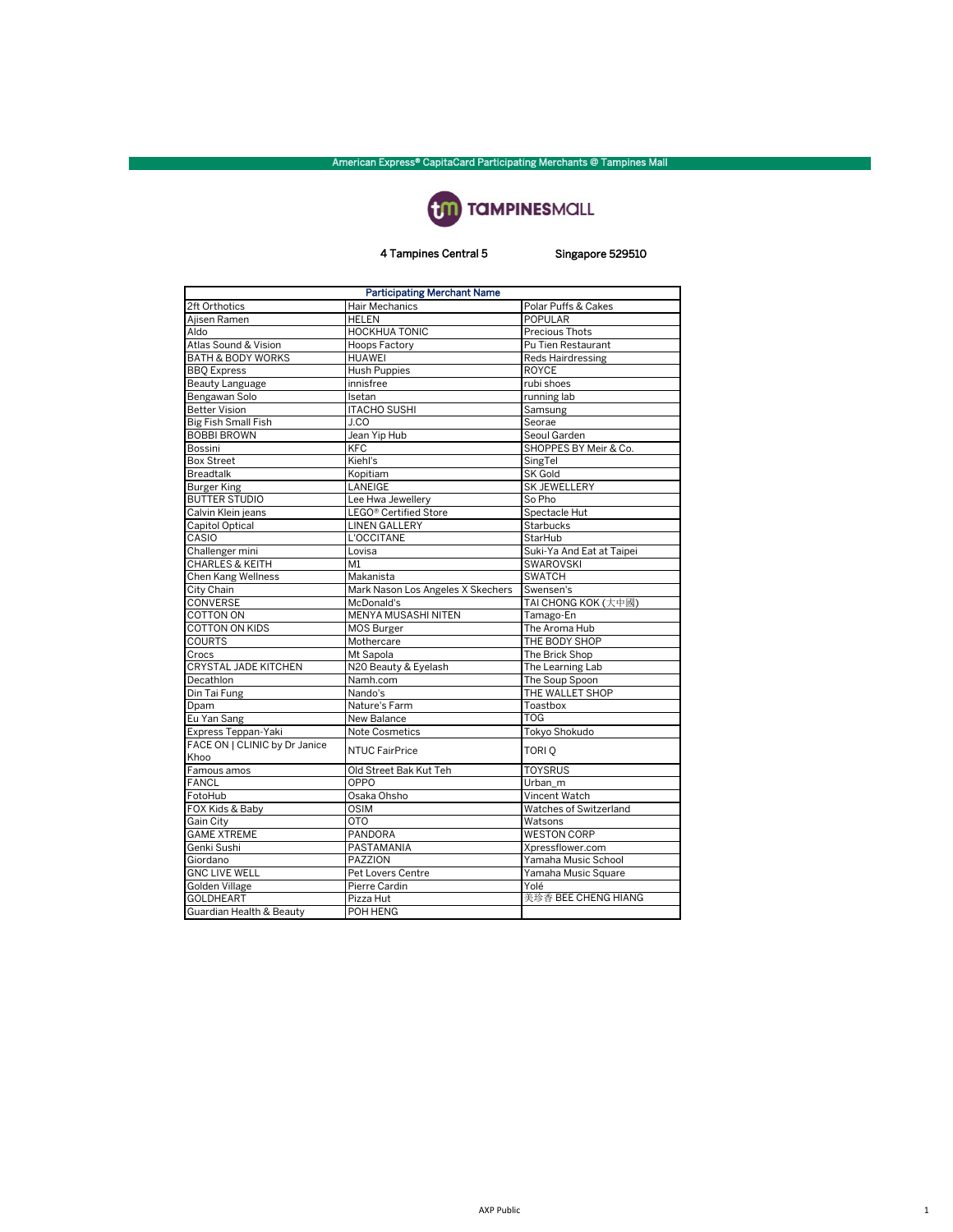

## 3 Gateway Drive

## Singapore 608532

| <b>Participating Merchant Name</b> |                                     |                                  |  |  |
|------------------------------------|-------------------------------------|----------------------------------|--|--|
| <b>ABC Cooking Studio</b>          | Glimpse                             | <b>REMAX</b>                     |  |  |
| Akimitsu                           | Gochi-So Shokudo                    | <b>ROYCE</b>                     |  |  |
| Aloha Poke                         | Greendot                            | rubi shoes                       |  |  |
| An Acai Affair                     | Guardian Health & Beauty            | Running Lab                      |  |  |
| Anjappar                           | Haagen-Dazs                         | Samsung Experience Store         |  |  |
| Aoyama Hair Studio                 | <b>Happy Castle</b>                 | Scanteak Signature               |  |  |
| <b>ASICS</b>                       | Harvey Norman                       | <b>School of Concepts</b>        |  |  |
| Aureus Academy                     | Home's Harmony                      | <b>SEA HORSE</b>                 |  |  |
| AW LAB                             | <b>HOOGA</b>                        | Sephora                          |  |  |
| <b>BABYSPA</b>                     | Hysses                              | Shabu Sai                        |  |  |
| Bao Makers                         | I Love Learning Achievement Center  | Singapore Post                   |  |  |
| Bata                               | Iberyl                              | Singtel Exclusive Retailer       |  |  |
| Beauty in the Pot                  | Ippudo                              | SkinLab The Medical Spa          |  |  |
| Beauty Language                    | <b>Irvins Salted Egg</b>            | Slumberland                      |  |  |
| Bebek Goreng Pak Ndut              | Japna Ipl Express                   | SONY                             |  |  |
| <b>BEGA</b>                        | Jean Yip Beauty & Slimming          | Sorella                          |  |  |
| Bering                             | <b>JINJJA!! CHICKEN</b>             | Spectacle Hut                    |  |  |
| <b>Better Vision</b>               | Jonsson Protein Healthy Hair Growth | <b>SPORTS &amp; LIFESTYLE</b>    |  |  |
| BodyPerfect                        | JOYRE TCMEDI SPA                    | Spotlight                        |  |  |
| <b>BONIA</b>                       | Jurlique                            | STARBUCKS COFFEE                 |  |  |
| <b>Braun Buffel</b>                | KEYI                                | StarHub                          |  |  |
| BreadTalk Café                     | Kiddy Palace                        | Stereo                           |  |  |
| Brotzeit                           | Kids Haven                          | Strip & Browhaus                 |  |  |
| Calvin Klein Jeans                 | Kiehl's                             | Sugar Cube                       |  |  |
| Canton Paradise                    | LADY M CONFECTIONS                  | Sulwhasoo                        |  |  |
| Cat & The Fiddle                   | LANEIGE                             | Suparakki Ramen                  |  |  |
| Cfoot                              | LINEN GALLERY                       | Sushi Express                    |  |  |
| Challenger Mini                    | L'OCCITANE                          | Tai Chong Kok                    |  |  |
| Chateraise                         | M)phosis                            | <b>TECH HOUSE</b>                |  |  |
| Chrysalis Spa                      | Masizzim                            | THE DIGITAL GADGETS              |  |  |
| Clarins                            | <b>MDS</b>                          | The Editor's Market              |  |  |
| CLAWBAE                            | Men Don Tei                         | The Emporium Market              |  |  |
| Coco & Frank                       | Menya Musashi                       | The Faceshop - Nature Collection |  |  |
| Coffeesmith                        | Miam Miam                           | The Underground                  |  |  |
| Collin's                           | Milksha                             | The Wallet Shop                  |  |  |
| CR Group                           | Mindchamps Reading & Writing        | Tim Ho Wan                       |  |  |
| Crystal Jade Kitchen               | Miniso                              | Timberland                       |  |  |
| CSK Laser Aesthetic Clinic         | Mirage Aesthetic                    | TimeZone                         |  |  |
| <b>CUCKOO</b>                      | <b>MISSHA</b>                       | <b>TOAST BOX</b>                 |  |  |
| <b>Curry Times</b>                 | Moley Apprarels                     | TOKUTOKUYA                       |  |  |
| D&C - Design & Comfort             | Morozoff                            | <b>TOKYO SHOKUDO</b>             |  |  |
| Daniel Wellington                  | MRF 女人坊                             | Tonkatsu Bistro by Ma Maison     |  |  |
| Digi-Sound Hearing Care Centre     | Musee Platinum Tokyo                | Tsukada Nojo                     |  |  |
| Dr Stretch                         | N.Cat                               | Typo                             |  |  |
| <b>EAGLE EYE CENTRE</b>            | N20 Nail Spa                        | Unionware                        |  |  |
| Eccellente                         | New York Skin Solutions             | Unity Pharmacy                   |  |  |
| ECCO                               | Novita & Vitabrid                   | Vacanza                          |  |  |
| <b>ESINEY</b>                      | Oh My                               | Victoria Face Lift               |  |  |
| Estetica                           | Old Street Bak Kut Teh              | Vintage Studio Hairdressing Spa  |  |  |
| Etude House                        | ORO GOLD Cosmetics                  | <b>VITAKIDS</b>                  |  |  |
| Eureka Snack Bar                   | Osaka Ohsho                         | Vom Fass                         |  |  |
| <b>Expert Beaute</b>               | OWNDAYS                             | Watsons                          |  |  |
| <b>Exquisites Jewels</b>           | PANDORA                             | Wok Master                       |  |  |
| <b>FANCL</b>                       | PappaRich                           | Xpressflower.Com                 |  |  |
| Fila                               | Paradise Dynasty                    | Yamaha Music Square              |  |  |
| Fish & Co.                         | Pizza Hut                           | Yishion                          |  |  |
| Fitness First Platinum             | Platinum Yoga                       | Yolé                             |  |  |
| fluff stack                        | POPULAR                             | Yoogane                          |  |  |
| FotoHub                            | Poulet                              | <b>Young Curves</b>              |  |  |
| Gen                                | Presto Drycleaners                  | Zaffron Kitchen                  |  |  |
| Genki Sushi                        | prettyFIT                           | Zenzi                            |  |  |
| Giordano Ladies                    | REDMAN BY PHOON HUAT                |                                  |  |  |
|                                    |                                     |                                  |  |  |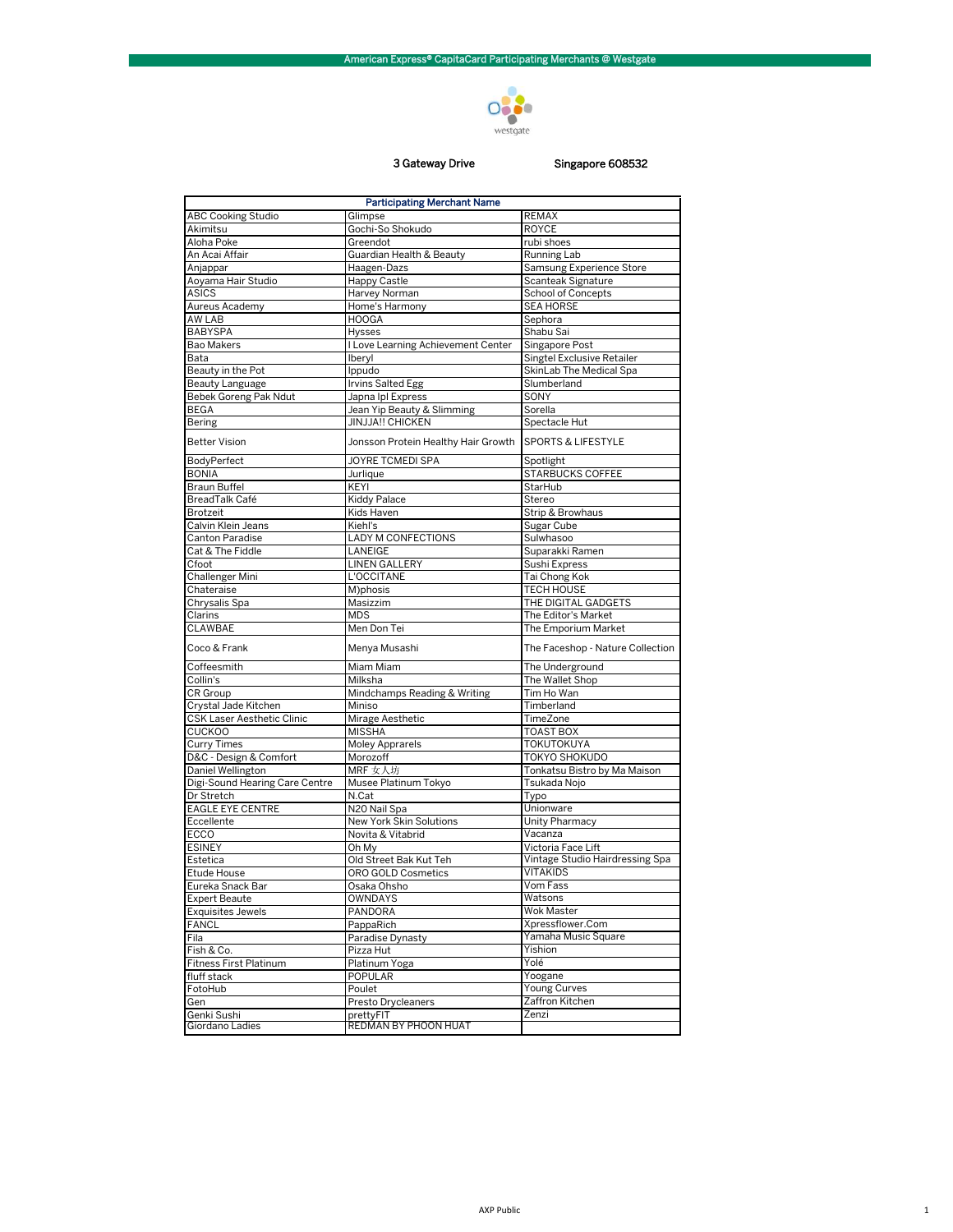## - RESTAURANTS -

## Fairmont Singapore

## Swissotel The Stamford

| <b>Participating Restaurant Name</b> |                          |  |
|--------------------------------------|--------------------------|--|
| Anti:dote                            | <b>SKAI</b>              |  |
| Asian Market Cafe                    | The Stamford Brasserie   |  |
| JAAN by Kirk Westaway                | TWG Tea Salon & Boutique |  |
| Kopi Tiam                            | <b>Willow Stream</b>     |  |
| Mikuni                               | Wooloomooloo Steak House |  |
| Prego                                |                          |  |

 $\sim$